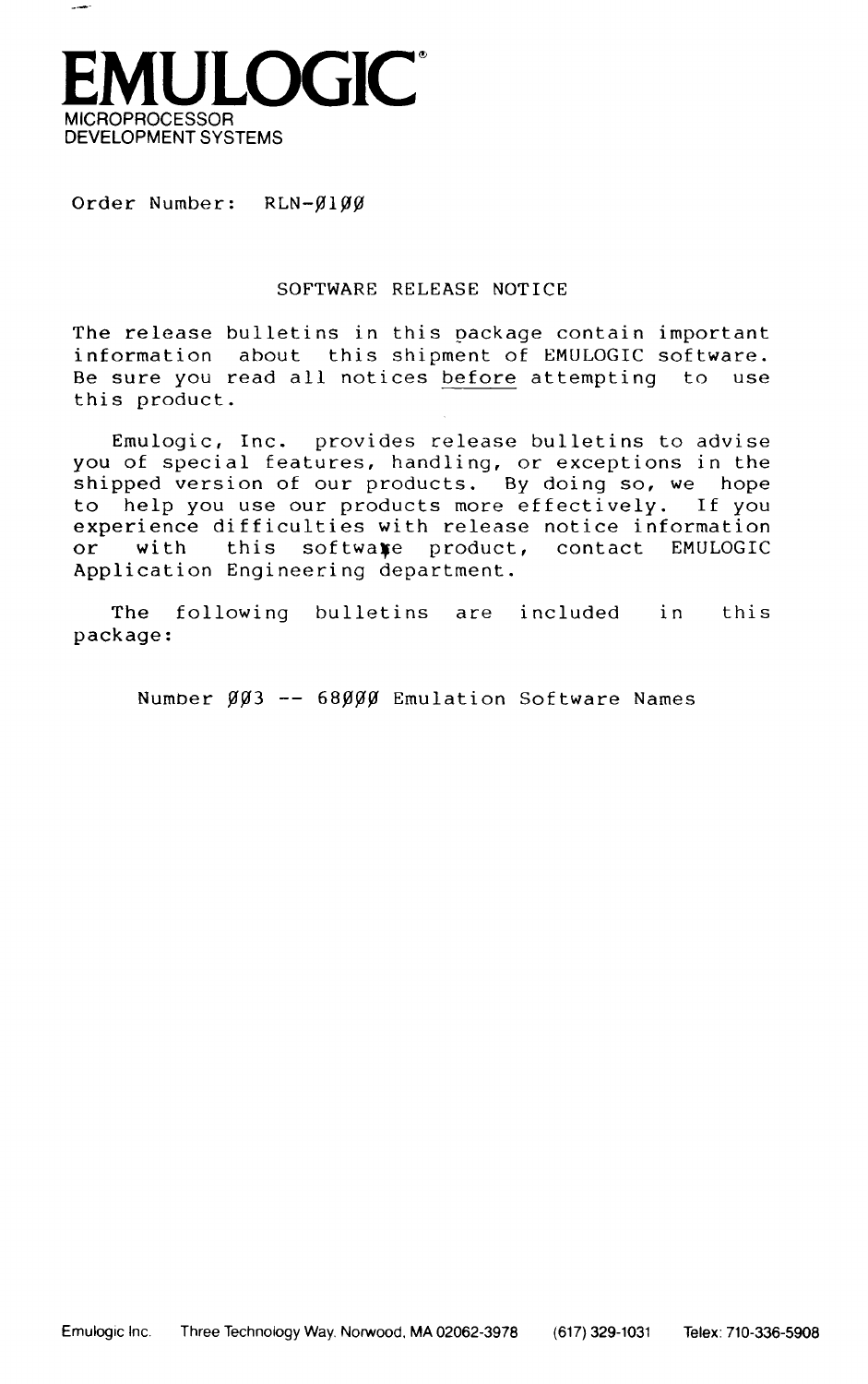# RELEASE BULLETIN NUMBER ØØ3

SOFTWARE: EMULOGIC 68000 Emulation Support Package (ESP) Software SUBJECT: Emulation Software File Names

1) EMULOGIC ESP emulation software is activated when the RUN command<br>cifies an appropriate emulation software file name. Support for the specifies an appropriate emulation software file name. Motorola MC68000 and compatible microprocessors up to 8-MHz has been<br>available from Emulogic, Inc. under the name LØ1200. The current version available from Emulogic, Inc. under the name LØ1200. is 4.00.

2) Support for the MC68000 10-MHz and compatible microprocessors is now available under the name LØØ3ØØ also at version level 4.00.

3) Be sure to invoke the correct ESP emulation software, especially if you work with both 8-MHz and 10-MHz microprocessors on the same ECL-3211 MDS.

١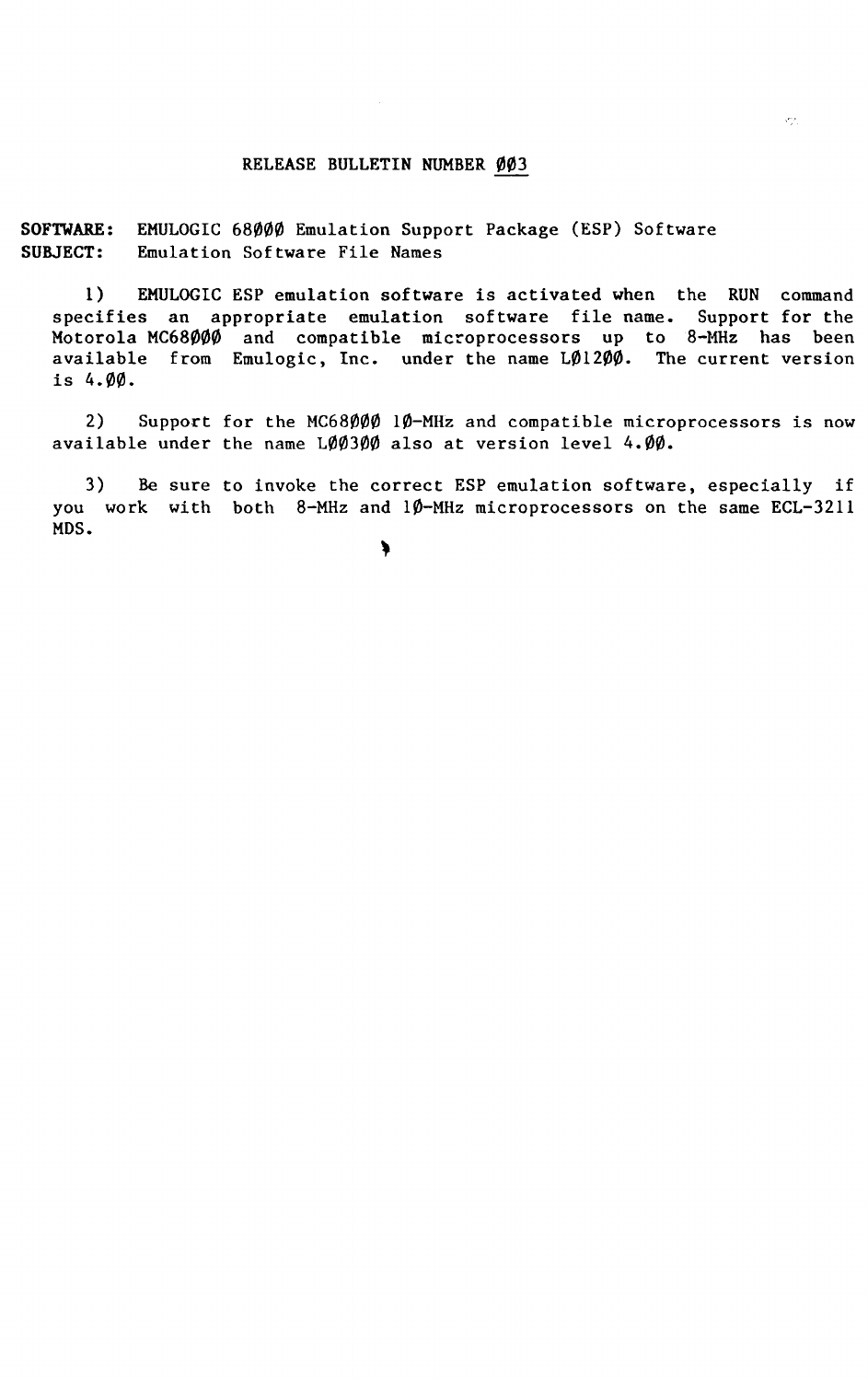# Addendum To: 68000 CROSS ASSEMBLER MANUAL SUPPLEMENT 18 November 1983

The information contained in this addendum extends and expands the previously published 68000 Chip Supplement to the Cross Assembler Manual **{order number:** CAS-2004-00~ **June 1983. Future-editions of the 68000**  supplement may replace this addendum and earlier supplements.

# LONG ADDRESS DEFINITION

The pseudop"ADDRES has been added to allow the user to define a long address either absolutely or symbolically (see listing).

℩

Addresses referenced can be absolute, relocatable, or global. In all cases two words are allocated for the address and the value established either at assembly time (absolute) or at link time (relocatable or global).

# IMMEDIATE EFFECTIVE ADDRESS MODE

The immediate effective address mode has been extended to allow reference to symbols (absolute, relocatable, or global). The amount of space allocated for the immediate value is determined by the operation size, as demonstrated in the program listing example. (Long  $-$  two words; word - one word; byte - one word, must be absolute.)

The symbolic reference is resolved at assembly time (absolute) or at link time (relocatable or global).

If the operation is word and the resolvled symbol value is greater than FFFF the linker will indicate an error.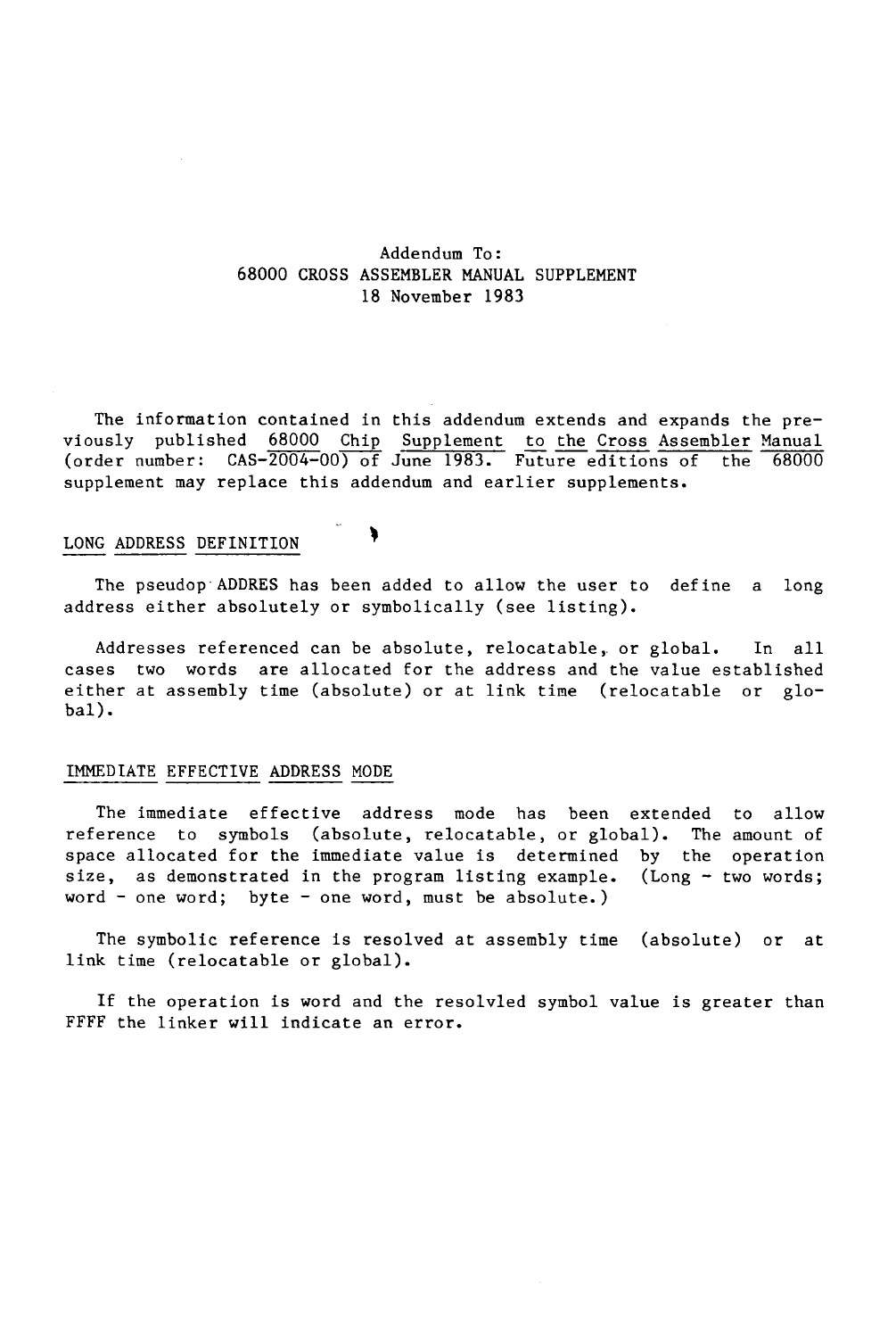# 68000 Sample Program Listing

.MAIN. X68000 V1.08 6-0CT-83 03:29:24 PAGE 1

| $\overline{\mathbf{c}}$ | 000000  | 0010      |                |        | .PSECT<br>.RADIX | 16               |
|-------------------------|---------|-----------|----------------|--------|------------------|------------------|
| $\overline{\mathbf{3}}$ |         |           |                |        | .GLOBL           |                  |
| $\overline{4}$          |         |           |                |        |                  | FAR              |
| 5                       | 0000    | 00        | $00\,$         | 12     | <b>ADDRES</b>    | 1234             |
|                         |         | 34        |                |        |                  |                  |
|                         | 6 0004  | 00        | 56             | 78     | <b>ADDRES</b>    | 56(789A)         |
|                         |         | <b>9A</b> |                |        |                  |                  |
|                         | 7 0008  | 0000'     | 0038'          |        | <b>ADDRES</b>    | <b>TAG1</b>      |
| 8                       | 000C    | 0000G     | 0000G          |        | <b>ADDRES</b>    | FAR              |
| 9                       |         |           |                |        |                  |                  |
|                         | 10 0010 | 06        | 93             | 12     | ADDI.L           | #1234#5678, (A3) |
|                         |         | 34        | 56             | 78     |                  |                  |
|                         | 11 0016 | 06        | 53             | 12     | ADDI             | #1234, (A3)      |
|                         |         | 34        |                |        |                  |                  |
|                         | 12 001A | 06        | 15             | $00\,$ | ADDI.B           | #56, (A3)        |
|                         |         | 56        |                |        |                  |                  |
|                         | 13 001E | 06        | 93             | 0000'  | ADDI.L           | #TAG1, (A3)      |
|                         |         | 0038'     |                |        |                  |                  |
|                         | 14 0024 | 23        | FC             | 0000'  | MOVE.L           | #TAG1, FAR       |
|                         |         | 0038'     | 0000G          | 0000G  |                  |                  |
|                         | 15 002E | 28        | 3 <sub>C</sub> | 0000G  | MOVE.L           | #FAR, D4         |
|                         |         | 0000G     |                |        |                  |                  |
|                         | 16 0034 | 36        | 3 <sub>C</sub> | 0038'  | MOVE             | TAG1, D3         |
| 17                      |         |           |                |        |                  |                  |
|                         | 18 0038 | 4E        | 71             | TAG1:  | NOP              |                  |
| 19                      |         | 0001      |                |        | .END             |                  |
|                         |         |           |                |        |                  |                  |
|                         |         |           |                |        |                  |                  |

.MAIN. X68000 V1.08 6-0CT-83 03:29:24 PAGE 1-1 SYMBOL TABLE

 $FAR = ****** G$  TAG1 0038R

• ABS. 0000 00<br>003A 01 003A ERRORS DETECTED: 0

VIRTUAL MEMORY USED: 308 WORDS (2 PAGES) DYNAMIC MEMORY AVAILABLE FOR 51 PAGES ,T68=T68

### CONVENTIONS

The linker for the 68000 is named ELINK3.SAV. References to "the linker" are, therefore, references to ELINK3. The slash (/) mark is used, in the syntax of ECL-3211 MDS commands, to indicate that the expression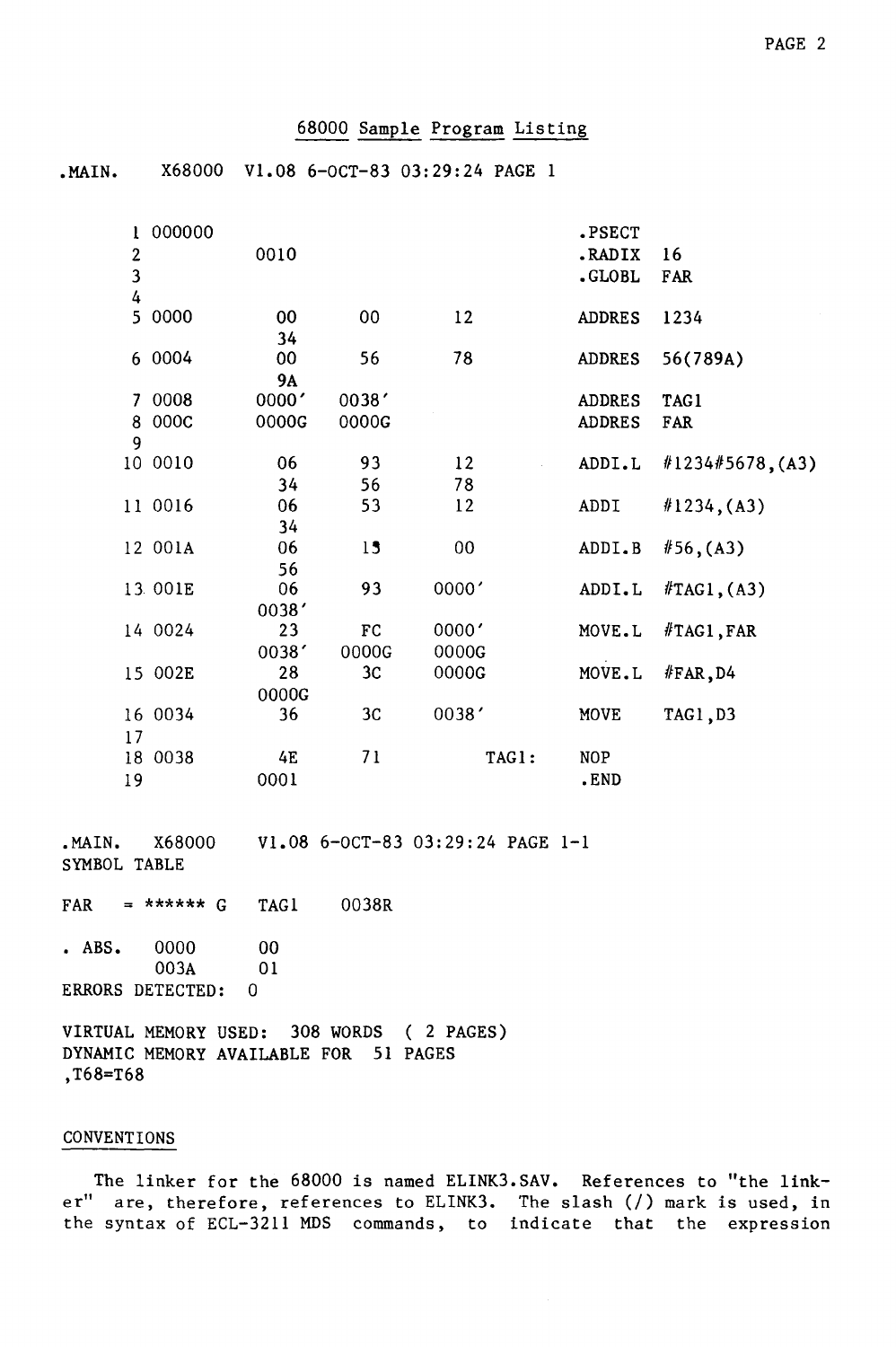immediately following is a command switch.

# SETTING THE STARTING ADDRESS FOR A PSECT

The maximum size for any one program section (either ASECT or PSECT) is<br>64K bytes. Larger programs can be made modularly and can use up to 127 Larger programs can be made modularly and can use up to 127 (decimal) PSECTs.

The linker's Q switch option is used to locate the starting address of each PSECT. The syntax for the Q option is:

 $/Q:n$ 

The value, "n", represents the number of PSECTs whose base addresses you define at link time. You can link from 1 to 177 octal (127 decimal) at one time. The default value is 8 decimal. By controlling this value, the user can allocate an appropriate amount of space to the Q table, thus providing the maximum space for the symbol table.

NOTE

¥

We recommend that you include the Q option when running the linker because 68000 code is usually assembled in segments (that is, PSECTs). If the Q option is excluded, all PSECTs are concatenated in the order of entry.

The linker responds to the Q option by displaying the following prompt:

LOAD SECTION:ADDRESS?

Your response to this should be the PSECT's name and its absolute base address (hexadecimal). For example,

LOAD SECTION:ADDRESS? CODE:12340

In this case, program section CODE will be aligned to a starting address of 12340. The address entered must be on a word boundary.

# SYMBOL TABLE FILES

The linker J switch should be used when creating symbol table files (.STB) for the 68000. The J switch provides for 24-bit symbols in the symbol table file and may be used in conjunction with the Q switch or, optionally, by itself. The syntax for a command string using the J switch is:

TEST,TEST,TEST=TEST/J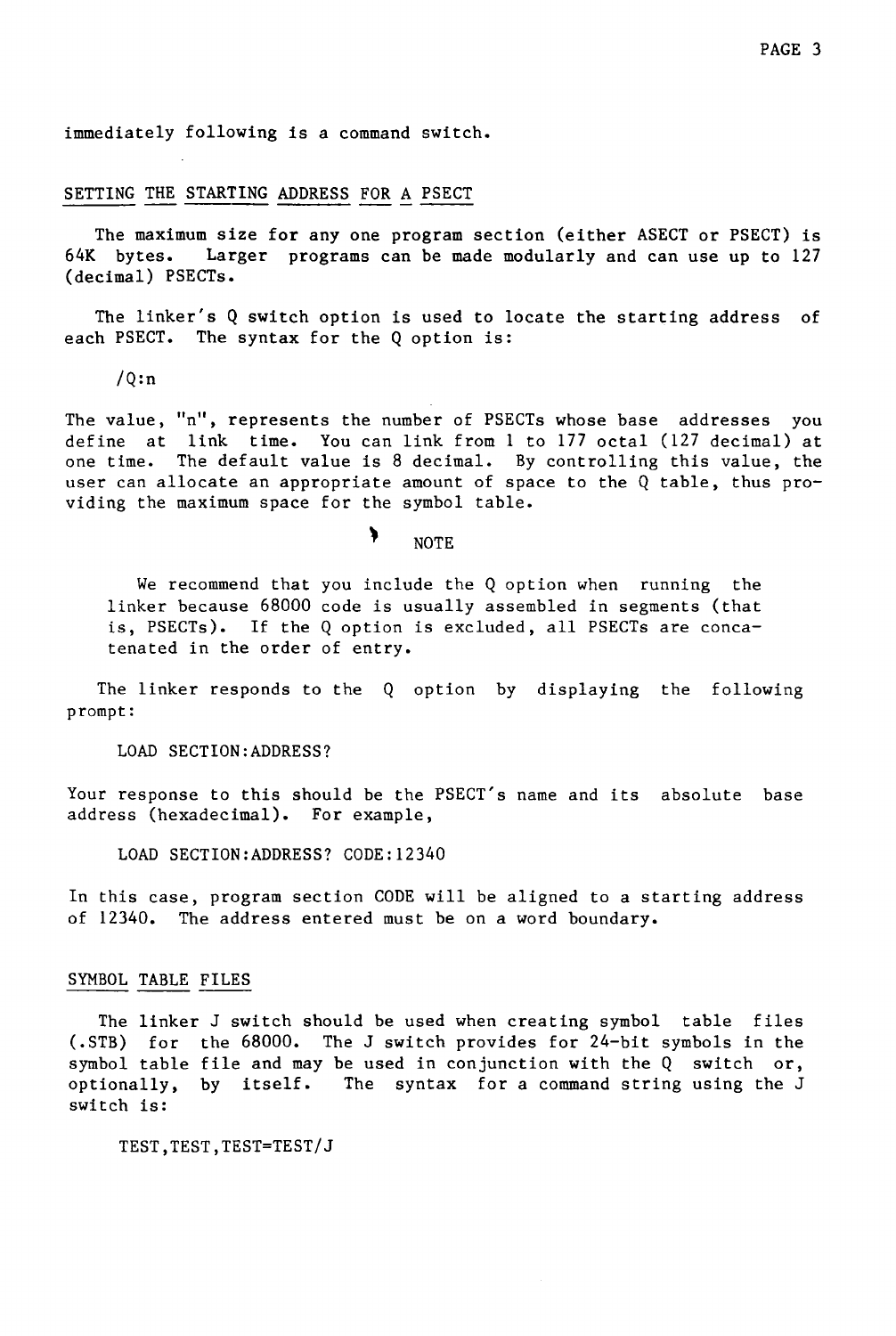# 68010 PERMANENT SYMBOL TABLE

The following is a summary of the mnemonic codes which support the additional 68010 instructions now included in the EMULOGIC 68000 Macro Cross Assembler software.

TABLE A-I. ADDITIONAL 68010 INSTRUCTION SET SUMMARY

MNEMONIC ADDRESSING MODES/OPERAND(S) DESCRIPTION MOVE from CCR (.W) MOVE FROM CONDITION CODES CCR,<ea) (ea)=DESTINATION=DATA ALTERABLE ADDRESSING modes ---------------------------------------------------------MOVE TO/FROM CONTROL MOVEC (.L) REGISTER  $Rc, Rn$ Rc=SOURCE=controllent register Rn=DESTINATION=data or address register Rn,Rc Rn=SOURCE=data or address register Rc=DESTINATION=control register Currently defined control registers are: Source Function Code (SFC) register Destination Function Code (DFC) register User Stack Pointer (USP) Vector Base Register (VBR) MOVES (.B,.W,.L) MOVE TO/FROM ADDRESS SPACE Rn,<ea) Rn=SOURCE=data;register or address register (ea)=DESTINATION=ALTERABLE MEMORY ADDRESSING modes <ea),Rn (ea)=SOURCE=ALTERABLE MEMORY ADDRESSING modes Rn=DESTINATION=data register or address register RTD (unsized) RETURN AND DEALLOCATE PARAMETERS #displacement EMULOGIC, INC. 3 TECHNOLOGY WAY NORWOOD, MA. 02062-3978

> Phone: (617) 329-1031 Telex: 710-336-5908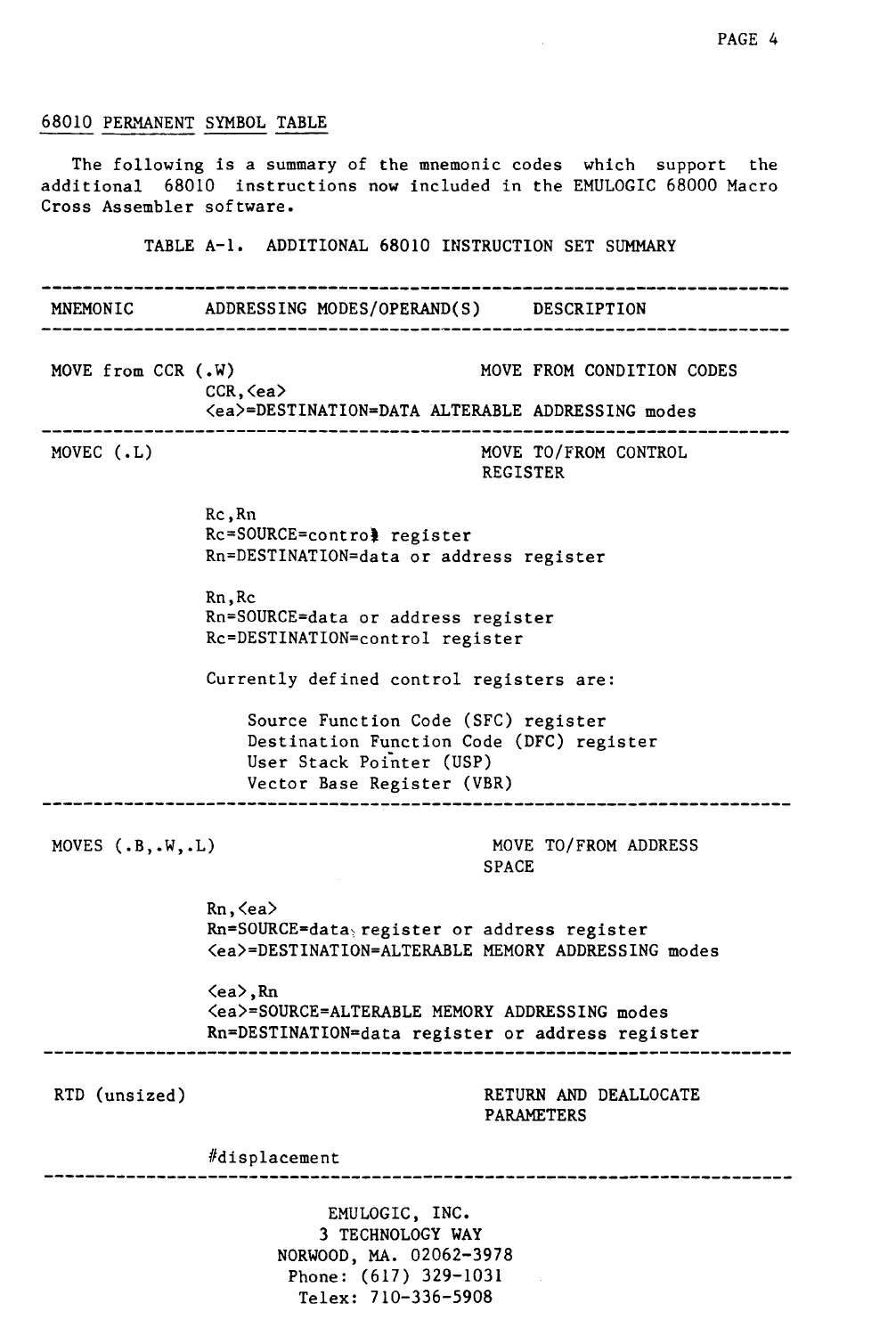# 68000 CHIP SUPPLEMENT

 $\bar{z}$ 

TO THE

CROSS ASSEMBLER • MANUAL

CAS-2004-00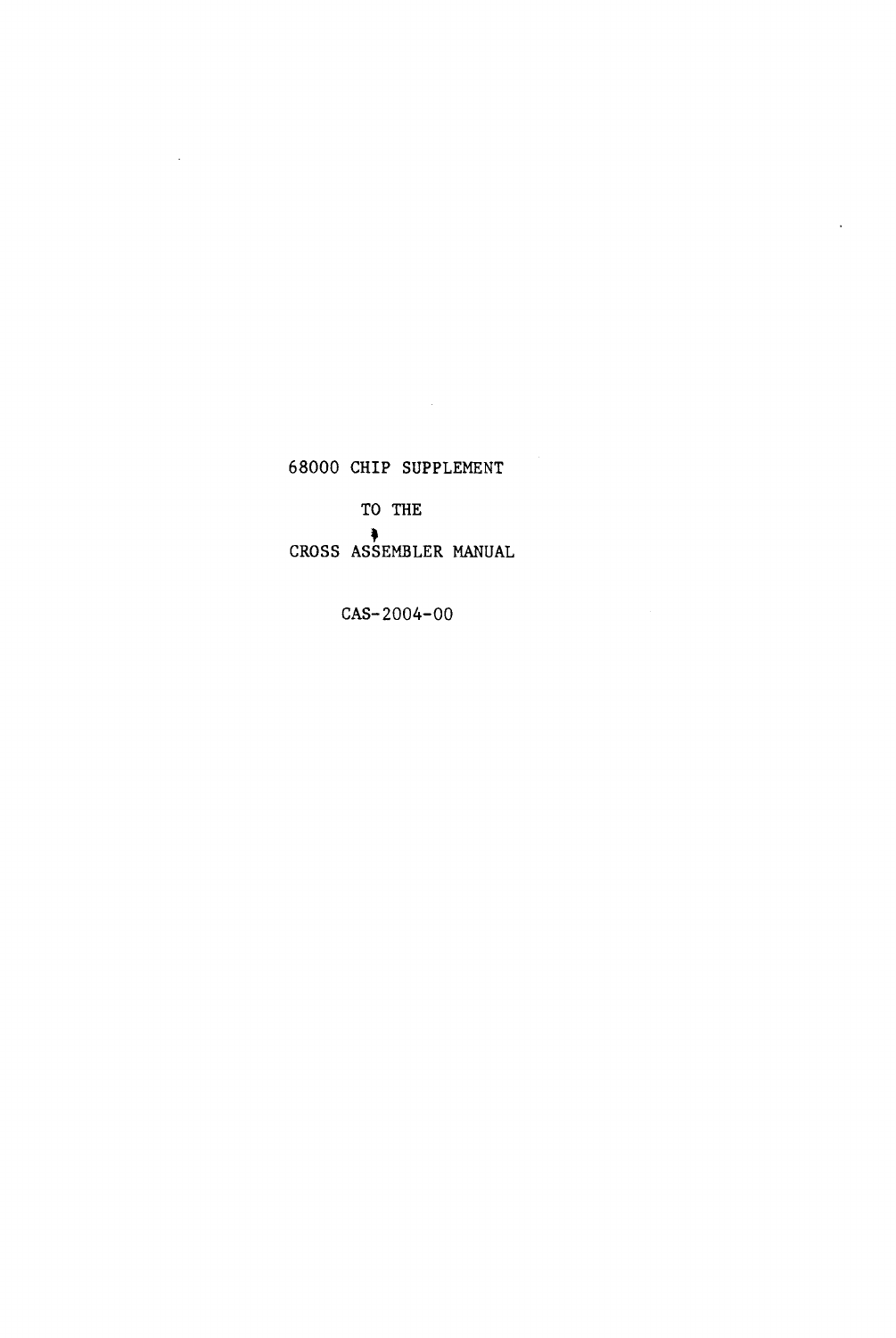# TABLE OF CONTENTS

 $\mathcal{A}^{\pm}$ 

| FEATURES OF THE 68000 CROSS ASSEMBLER S-1 |  |
|-------------------------------------------|--|
| 68000 PERMANENT SYMBOL TABLE S-4          |  |
| IMPLEMENTED MC68000 OUTPUT OPTIONS S-13   |  |
| CALLING THE 68000 CROSS ASSEMBLER S-14    |  |
| CALLING THE LINKER S-15                   |  |
| MACRO-11 PROVISIONS S-16                  |  |
| SAMPLE 68000 ASSEMBLY LISTINGS S-17       |  |

 $\begin{matrix} \color{blue}\bullet \color{black}\end{matrix}$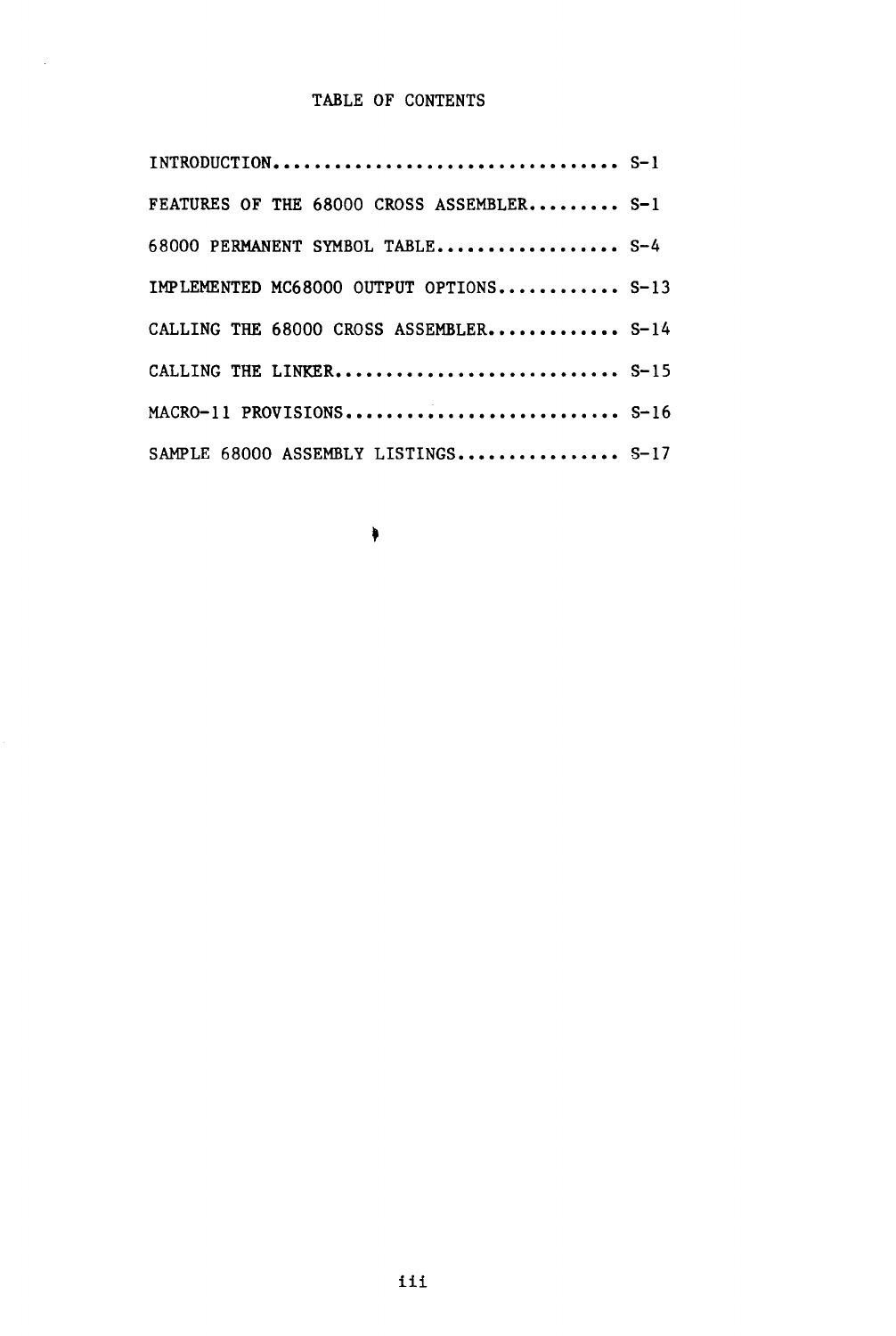# LIST OF TABLES

| S-1. EFFECTIVE ADDRESSING MODE CATEGORIES S-2 |  |
|-----------------------------------------------|--|
| S-2. 68000 ASSEMBLER SYNTAX FOR EFFECTIVE     |  |
| S-3. 68000 INSTRUCTION SET SUMMARY S-4        |  |

 $\begin{matrix} \begin{matrix} 1 \\ 1 \end{matrix} \end{matrix}$ 

 $\sim$   $\sim$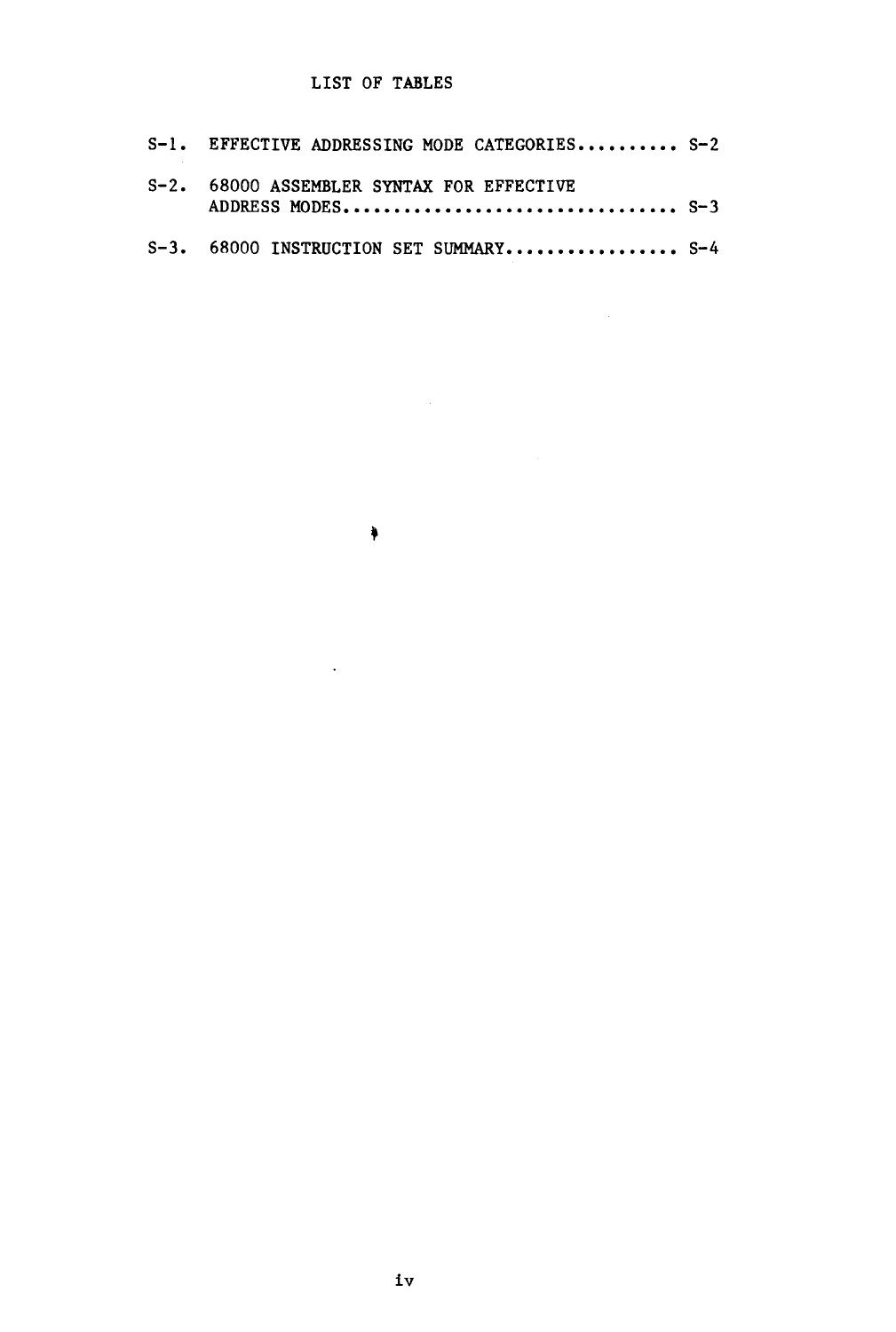This guide is a supplement to the Emulogic Relocatable Macro Cross Assembler Manual, providing specific assembler information for writing software programs to run on the 68000 microprocessor. Explained herein are:

- \* the features of the Emulogic 68000 cross assembler,
- the 68000 cross assembler instruction set,
- \* the procedures for assembling 68000 source programs and then linking the object files, and
- \* MACRO 11 conditions affecting assembly.

Sample assembly output listings are also included.

FEATURES OF THE 68000 CROSS ASSEMBLER

The Emulogic MC68000 macro cross assembler has been implemented according to technical material contained in the following documents:

- \* MC68000 16-Bit Microprocessor User's Manual (Dated 9/1/79)
- \* MC68000 Resident Structured Assembler Reference Manual (Dated 11/80)

The Emulogic cross assembler provides the basic capability indicated in these documents except as indicated below:

- 1. PDP-II MACRO-II capability is supported, as long as the following are provided:
	- \* General Assembler Usage
	- General Assembler Directives
	- Macro Directives
	- \* Symbol and Expression Rules
- 2. The following MC68000 assembler output options have been implemented:

| OPT. | <b>BRL</b> | FORWARD BRANCH LONG       |
|------|------------|---------------------------|
| 0PT  | <b>BRS</b> | {FORWARD BRANCH SHORT}    |
| 0PT. | FRL.       | {FORWARD REFERENCE LONG}  |
| 0PT. | <b>FRS</b> | {FORWARD REFERENCE SHORT} |

No other OPT options have been implemented.

 $S-1$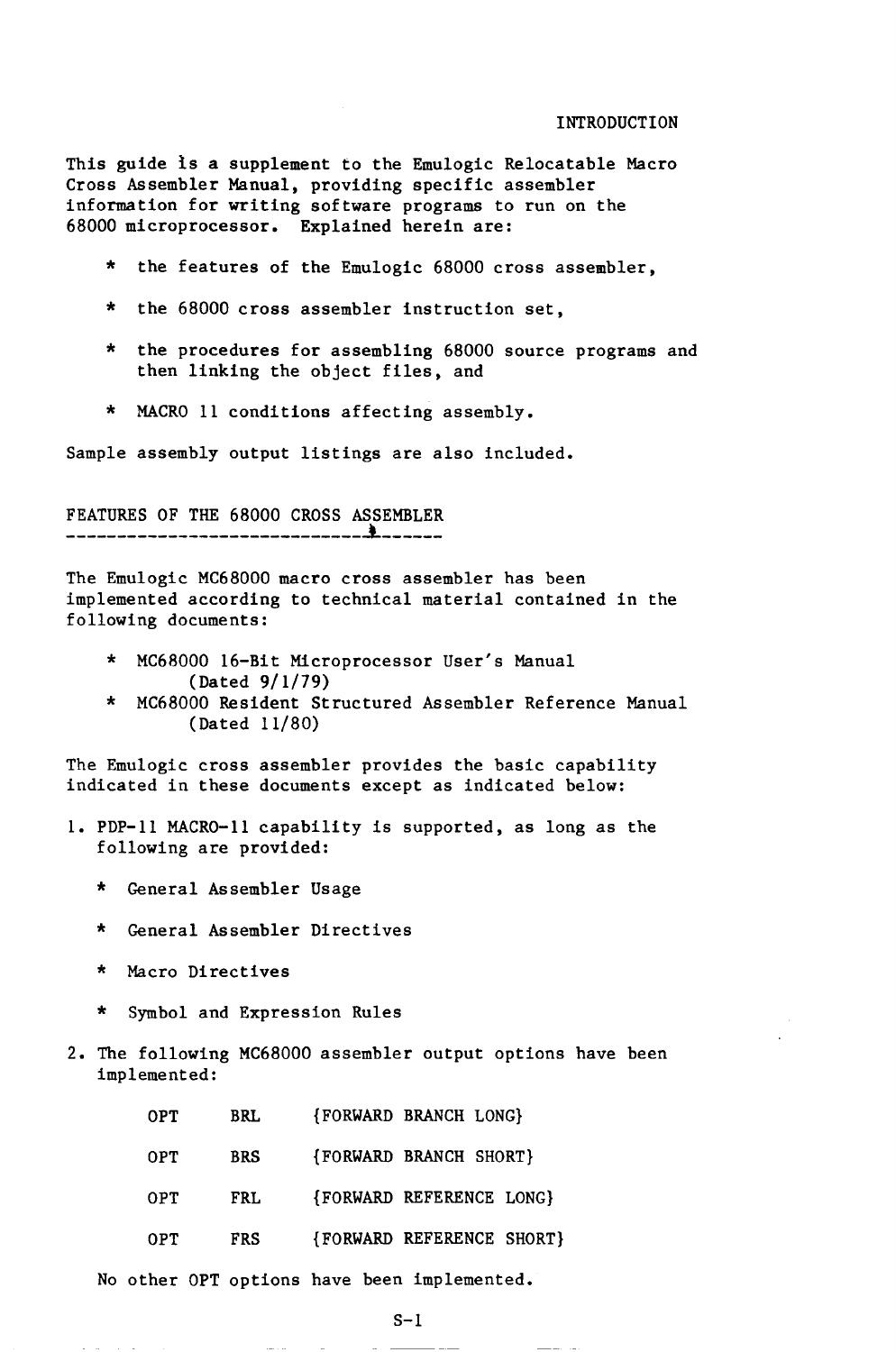- 3. All size and jump (branch) modifying opcode suffix types ( .B, .L, .W, and .S ) have been implemented.
- 4. Variants on instruction types ( A, Q, I, and M {see 2.6}) are all implemented but must be selected by the programmer. The assembler does not choose the variant automatically.
- 5. Maximum size for anyone program section (ASECT or PSECT) is 64K bytes. 256 program sections can be handled.
- 6. All addressing modes are implemented.

PC relative addressing will be chosen by the assembler if appropriate and legal. The programmer can force PC relative addressing if legal.

Tables 2-6A through 2-6E are followed except for the changes required since neither {OPT PCS } nor { OPT PCO } are implemented.

7. Structured control statements ( Chapter 6 ) are not implemented.

Table S-1 lists the effective dddressing mode categories supported by the assembler, and Table S-2 lists the effective address mode syntax under RT-11. Refer to both of these as you read the description of the 68000 instruction set in the next section.

TABLE S-1. EFFECTIVE ADDRESSING MODE CATEGORIES

|                  | ******************    |                 |                         |                           |                         |                                     |
|------------------|-----------------------|-----------------|-------------------------|---------------------------|-------------------------|-------------------------------------|
| <b>EFFECTIVE</b> | ADDRESSING CATEGORIES |                 |                         |                           |                         |                                     |
| <b>ADDRESS</b>   |                       |                 |                         |                           |                         |                                     |
| <b>MODES</b>     | MODE                  | <b>REGISTER</b> |                         |                           |                         | DATA   MEMORY   CONTROL   ALTERABLE |
| ************     | ********              |                 |                         |                           |                         |                                     |
| Dn               | 000                   | register num.   | $\mathbf{x}$            |                           |                         | $\mathbf X$                         |
| An               | 001                   | register num.   |                         |                           |                         | $\mathbf{X}$                        |
| An@              | 010                   | register num.   | $\mathbf x$             | X                         | X                       | $\pmb{\mathsf{X}}$                  |
| $An@+$           | 011                   | register num.   | X                       | $\mathbf{x}$              |                         | $\mathbf{x}$                        |
| $An@-$           | 100                   | register num.   | $\mathbf{x}$            | X                         |                         | $\mathbf x$                         |
| An@(d)           | 101                   | register num.   | $\mathbf X$             | $\boldsymbol{\mathrm{X}}$ | $\overline{\textbf{X}}$ | $\pmb{\mathsf{X}}$                  |
| An@(d,ix)        | 110                   | register num.   | $\overline{\mathbf{X}}$ | $\overline{\mathbf{X}}$   | $\overline{\mathbf{X}}$ | $\mathbf X$                         |
| xxx.W            | 111                   | 000             | $\overline{\mathbf{X}}$ | $\mathbf x$               | X                       | $\mathbf{X}$                        |
| xxx.L            | 111                   | 001             | $\overline{\textbf{X}}$ | $\pmb{\mathsf{X}}$        | $\mathbf X$             | $\overline{\mathbf{X}}$             |
| PC@(d)           | 111                   | 010             | X                       | $\mathbf x$               | $\overline{\mathbf{X}}$ |                                     |
| PC@(d, ix)       | 111                   | 011             | $\mathbf{X}$            | X                         | $\mathbf{X}$            |                                     |
| $#$ xxx          | 111                   | 100             | $\mathbf{x}$            | X                         |                         |                                     |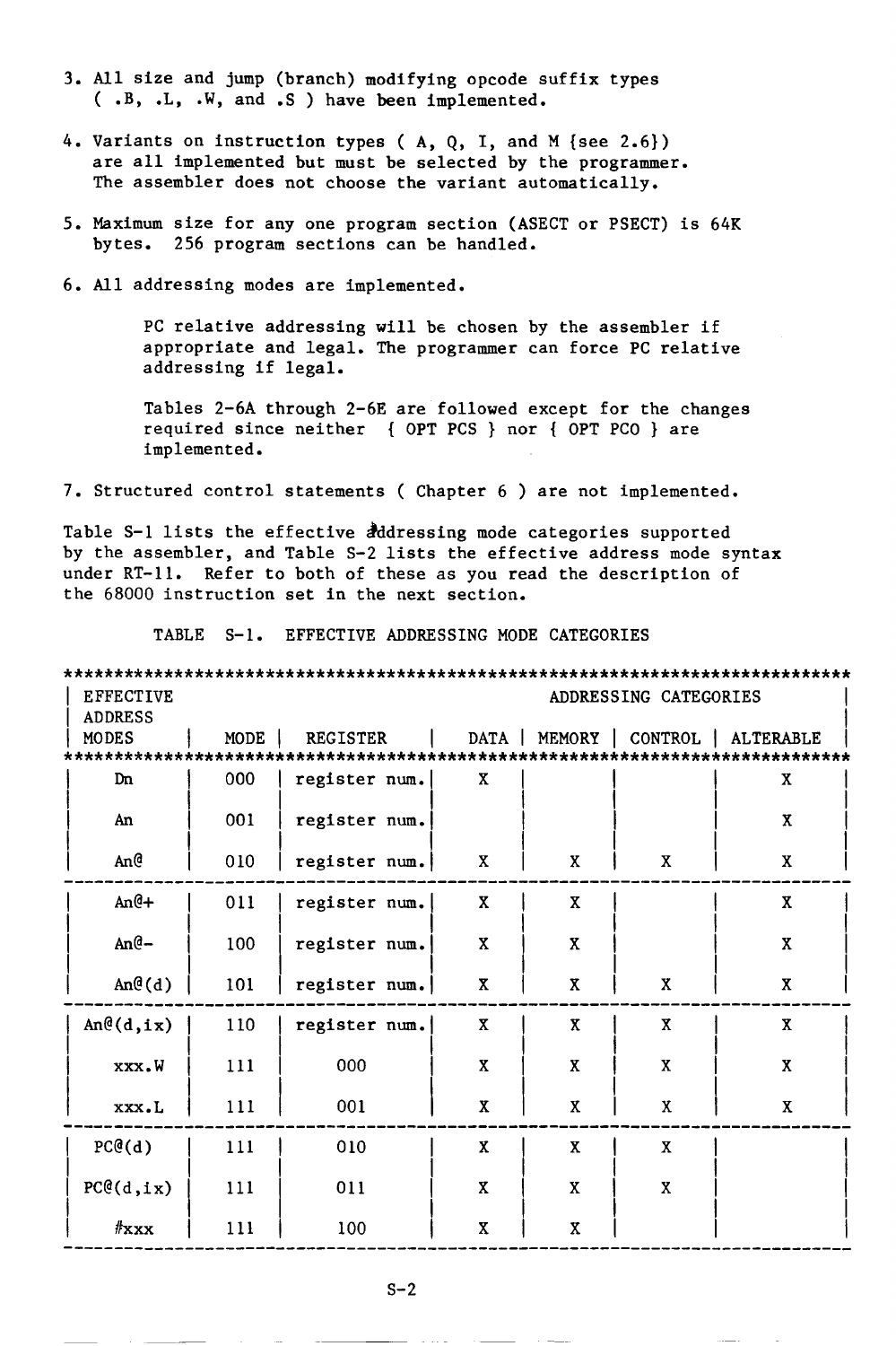| <b>EFFECTIVE</b><br><b>ADDRESS</b><br><b>MODES</b> | ASSEMBLER SYNTAX<br>$(Under RT-11)$                                                                                             |
|----------------------------------------------------|---------------------------------------------------------------------------------------------------------------------------------|
|                                                    |                                                                                                                                 |
| Dn                                                 | $DO - D7$                                                                                                                       |
| An                                                 | $AO - A7$ including SP                                                                                                          |
| An@                                                | $(A0) - (A7)$ including SP                                                                                                      |
| $An@+$                                             | $(A0)$ + - $(A7)$ + including SP                                                                                                |
| $An@-$                                             | $-(A0) - (A7)$ including SP                                                                                                     |
| An@(d)                                             | $d(A0) - d(A7)$ including SP                                                                                                    |
| An@(d,ix)                                          | $d(A0, R1) - d(A7, R1)$ including SP<br>where $R1 = AO - SP$ . W or. L<br>$= D0 - D7$ . W or . L                                |
| xxx.W                                              | (1234) will produce a short address<br>1234(S) will produce a short address<br>*a tag or label is legal                         |
|                                                    |                                                                                                                                 |
| xxx.L                                              | 12(3456) will produce a long address<br>$3456(L)$ will produce a long address                                                   |
|                                                    | *a tag or label is legal                                                                                                        |
| PC@(d)                                             | d(PC)                                                                                                                           |
| PC@(d,ix)                                          | $d(PC, ix)$ where $ix = AO - SP$ . W or. L<br>$= D0 - D7$ . W or. L                                                             |
| #xxxx                                              | #1234<br>for immediate word data<br>#1234#5678 for immediate long data<br>#1234#OABCD note: 0 immediately prior to HEX notation |

 $\mathcal{A}^{\mathcal{A}}$ 

TABLE S-2. 68000 ASSEMBLER SYNTAX FOR EFFECTIVE ADDRESS MODES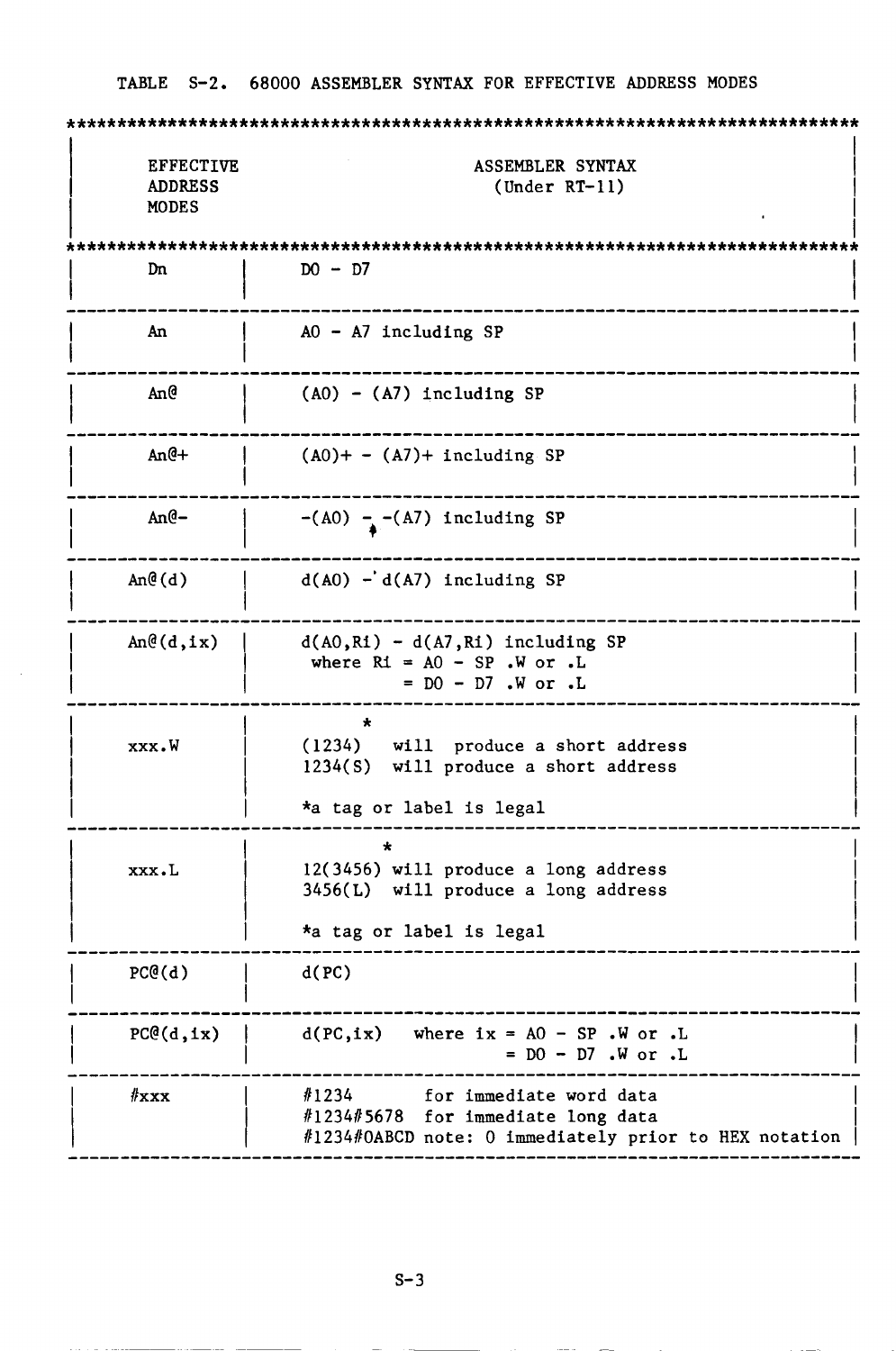68000 PERMANENT SYMBOL TABLE The following is a summary of the mnemonics for the 68000 instruction set. The instructions appear in alphabetical order. These mnemonics are stored in a permanent symbol table and therefore are automatically recognized by the cross assembler. References to and operations with the registers within the 68000 microprocessor are legal. For a detailed description of the instruction set refer to the "MC68000 16-Bit Microprocessor User's Manual" (9/1/79). NOTE: Modifying opcode suffixes (.B,.W,.L) relative to an instruction appear in parenthesis to the immediate right of the instruction mnemonic. TABLE 5-3. 68000 INSTRUCTION SET SUMMARY MNEMONIC ADDRESSING MODES/OPERAND(S) DESCRIPTION ABCD (.B) ADD DECIMAL WITH EXTEND Dn,Dn  $-(An), -(An)$ ,,,,,,,,,,,,,,,,,,,,,,,,,,,,,,,, ....------------------------ADD (.B, .W, .L) ADD BINARY (ea),Dn (ea)=SOURCE=ALL ADDRESSING modes Dn,  $\langle$ ea> (ea)=DESTINATION=ALTERABLE ADDRESSING modes ------------------------------------------------------ADDA (.W, .L) ADD ADDRESS (ea),An (ea)=SOURCE=ALL ADDRESSING modes ADDI (.B,.W,.L) ADD IMMEDIATE *Ildata,(ea)*  (ea)=DESTINATION=DATA ALTERABLE ADDRESSING modes -----------ADDQ (.B,.W,.L) ADD QUICK #data, <ea> (ea)=DESTINATION=ALTERABLE ADDRESSING modes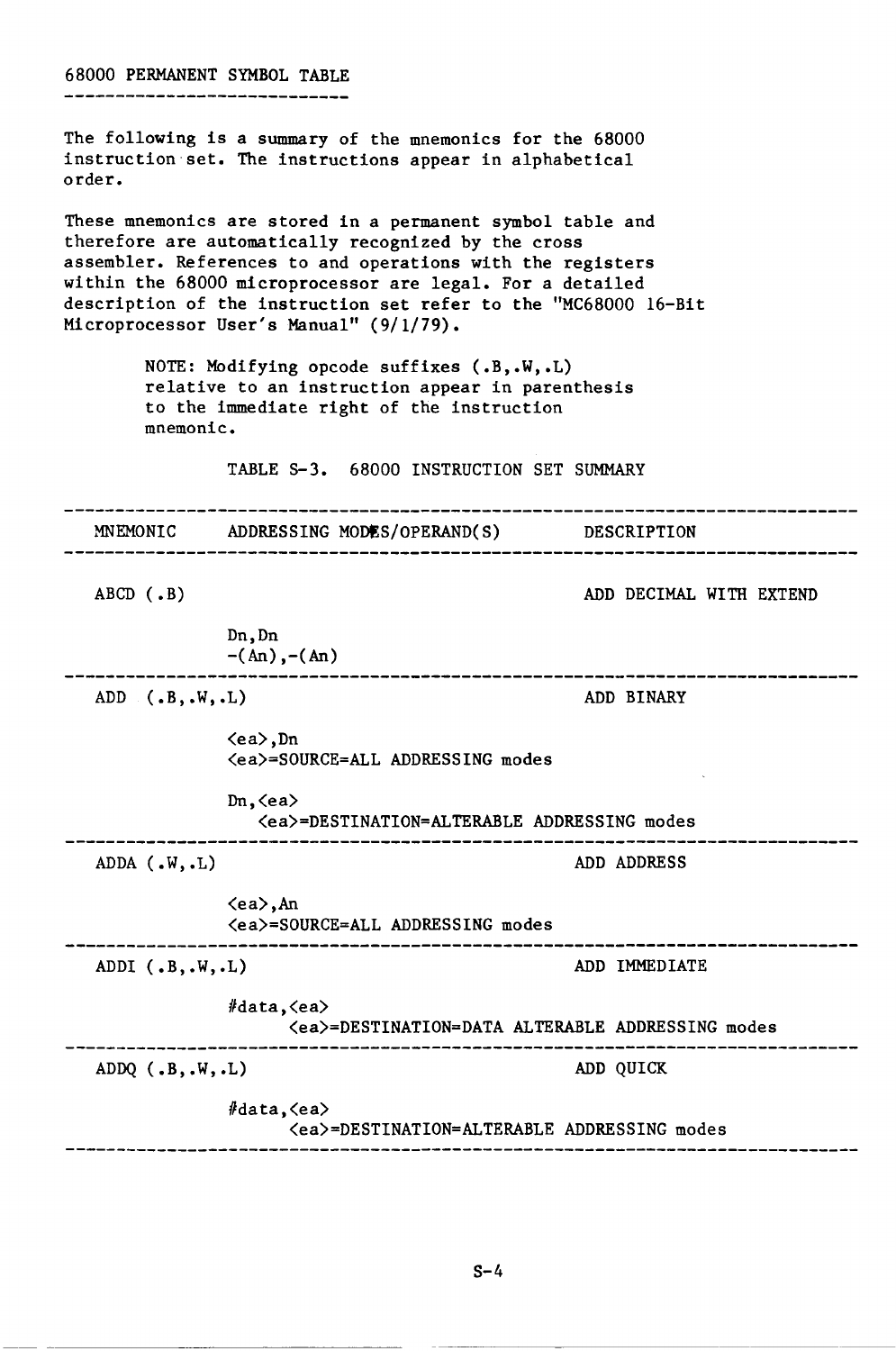|                                                                                                                                             | TABLE S-3. 68000 INSTRUCTION SET SUMMARY (CONTD.)                                                                                                                |                         |
|---------------------------------------------------------------------------------------------------------------------------------------------|------------------------------------------------------------------------------------------------------------------------------------------------------------------|-------------------------|
| MNEMONIC                                                                                                                                    | ADDRESSING MODES/OPERAND(S)                                                                                                                                      | DESCRIPTION             |
| ADDX $(.B, .W, .L)$                                                                                                                         |                                                                                                                                                                  | ADD EXTENDED            |
|                                                                                                                                             | Dn, Dn<br>$-(An), -(An)$                                                                                                                                         |                         |
| (.B, .W, .L)<br>AND                                                                                                                         |                                                                                                                                                                  | AND LOGICAL             |
|                                                                                                                                             | $\langle ea \rangle$ , Dn<br><ea>=SOURCE=DATA ADDRESSING modes</ea>                                                                                              |                         |
|                                                                                                                                             | Dn, $\langle$ ea $\rangle$<br><ea>=DESTINATION=ALTERABLE MEMORY ADDRESSING modes</ea>                                                                            |                         |
| ANDI $(.B, .W, .L)$                                                                                                                         |                                                                                                                                                                  | <b>AND</b><br>IMMEDIATE |
|                                                                                                                                             | #data, <ea><br/><ea>=DESTINATION=DATA ALTERABLE ADDRESSING or STATUS REGISTER</ea></ea>                                                                          |                         |
| $ASL, ASR$ (.B,.W,.L)                                                                                                                       |                                                                                                                                                                  | ARITHMETIC SHIFT        |
|                                                                                                                                             | Dn, Dn<br>#data, Dn<br><ea>=MEMORY ALTERABLE ADDRESSING modes</ea>                                                                                               |                         |
| Bcc $(.S, .L)$                                                                                                                              |                                                                                                                                                                  | BRANCH CONDITIONALLY    |
|                                                                                                                                             | $\langle$ label>                                                                                                                                                 |                         |
| $cc = CC carry clear$<br>CS carry set<br>EQ equal<br>GT greater<br>HI high<br>LT less<br>MI minus<br>NE not equal<br>PL plus<br>VS overflow | GE greater or equal<br>LE less or equal<br>LS low or same<br>VC no overflow                                                                                      |                         |
| <b>BCHG</b>                                                                                                                                 |                                                                                                                                                                  | TEST A BIT AND CHANGE   |
|                                                                                                                                             | $Dn, \langle ea \rangle$<br><ea>=DESTINATION=DATA ALTERABLE ADDRESSING modes<br/>#data, <ea><br/><ea>=DESTINATION=DATA ALTERABLE ADDRESSING modes</ea></ea></ea> |                         |

 $\alpha$  is a sec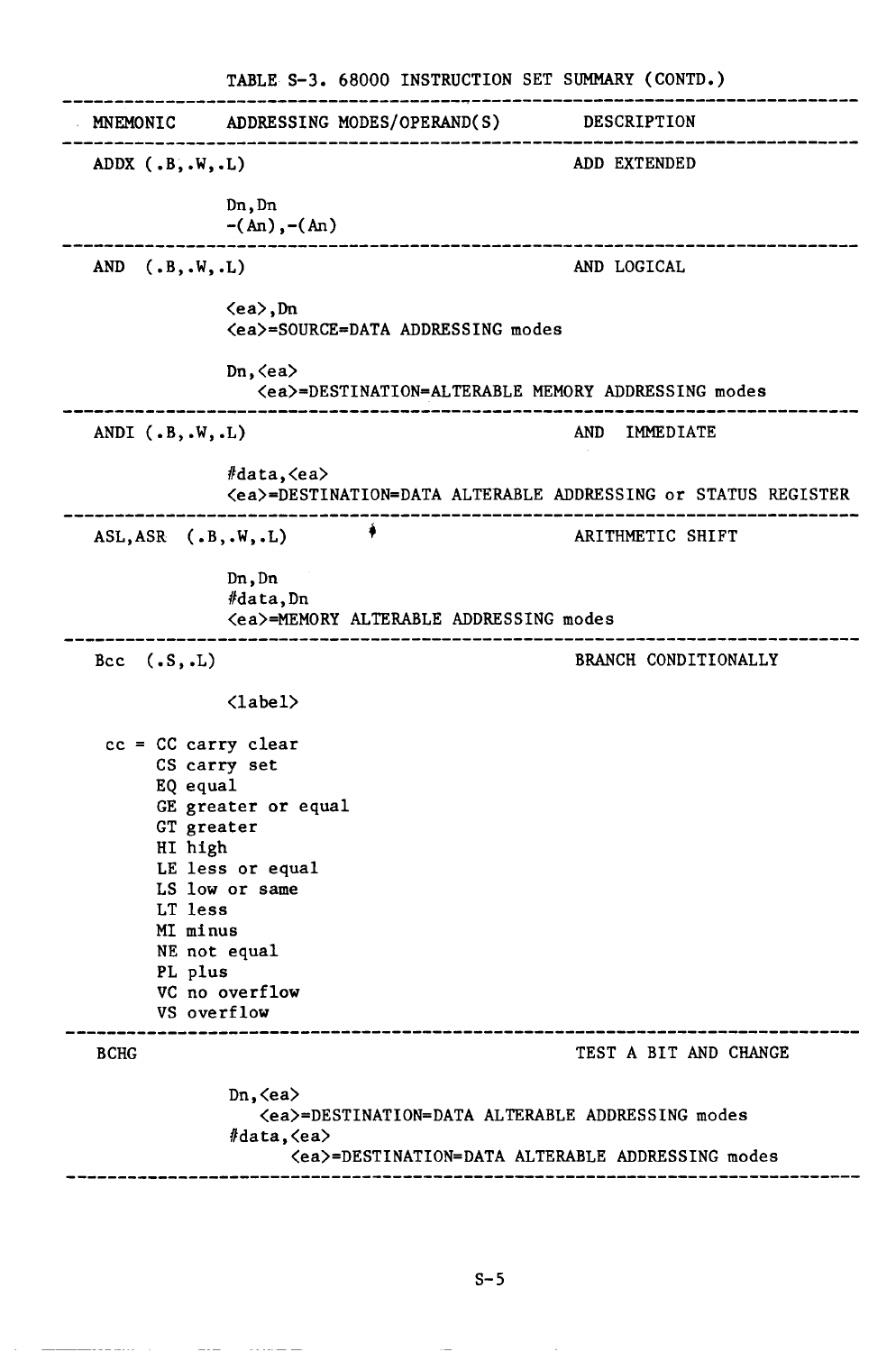| MNEMONIC<br>ADDRESSING MODES/OPERAND(S) DESCRIPTION<br><b>BCLR</b>                                                                                                                  |                       |
|-------------------------------------------------------------------------------------------------------------------------------------------------------------------------------------|-----------------------|
|                                                                                                                                                                                     |                       |
|                                                                                                                                                                                     | TEST A BIT AND CLEAR  |
| $Dn, \langle ea \rangle$<br><ea>=DESTINATION=DATA ALTERABLE ADDRESSING modes<br/>#data, <ea><br/><ea>=DESTINATION=DATA ALTERABLE ADDRESSING modes</ea></ea></ea>                    |                       |
| BRA $(.S, .L)$<br><b>BRANCH ALWAYS</b>                                                                                                                                              |                       |
| $\langle$ label $\rangle$                                                                                                                                                           |                       |
| <b>BSET</b><br>TEST A BIT AND SET                                                                                                                                                   |                       |
| $Dn, \langle ea \rangle$<br><ea>=DESTINATION=DATA ALTERABLE ADDRESSING modes<br/>#data,<math>\langle</math>ea&gt;<br/><ea>=DESTINATION=DATA ALERABLE ADDRESSING modes</ea></ea>     |                       |
| BRANCH TO A SUBROUTINE<br>BSR $(.S, .L)$                                                                                                                                            |                       |
| $\langle$ label $\rangle$<br>-----------------------                                                                                                                                | ,,,,,,,,,,,,,,,,,,,,, |
| TEST A BIT<br><b>BTST</b>                                                                                                                                                           |                       |
| Dn, $\langle$ ea $\rangle$<br><ea>=DESTINATION=DATA ADDRESSING modes<br/>#data, <ea><br/><ea>=DESTINATION=DATA ADDRESSING modes EXCEPT<br/>IMMEDIATE ADDRESSING mode</ea></ea></ea> |                       |
| CHECK A REGISTER AGAINST<br>(.W)<br>CHK<br><b>BOUNDS</b>                                                                                                                            |                       |
| $\langle ea \rangle$ , Dn<br><ea>=upper bound operand word=DATA ADDRESSING modes</ea>                                                                                               |                       |
| CLEAR AN OPERAND<br>(.B, .W, .L)<br>CLR                                                                                                                                             |                       |
| $\langle$ ea $\rangle$<br><ea>=DESTINATION=DATA ALTERABLE ADDRESSING modes</ea>                                                                                                     |                       |
| <b>COMPARE</b><br>(.B, .W, .L)<br>$\mathbf{CMP}$                                                                                                                                    |                       |
| $\langle ea \rangle$ , Dn<br><ea>=SOURCE=All ADDRESSING modes</ea>                                                                                                                  |                       |
| CMPA $(N, L)$<br>COMPARE ADDRESS                                                                                                                                                    |                       |
| <ea>, An<br/><ea>=SOURCE=ALL ADDRESSING modes</ea></ea>                                                                                                                             |                       |

 $\ddot{\phantom{0}}$ 

 $S-6$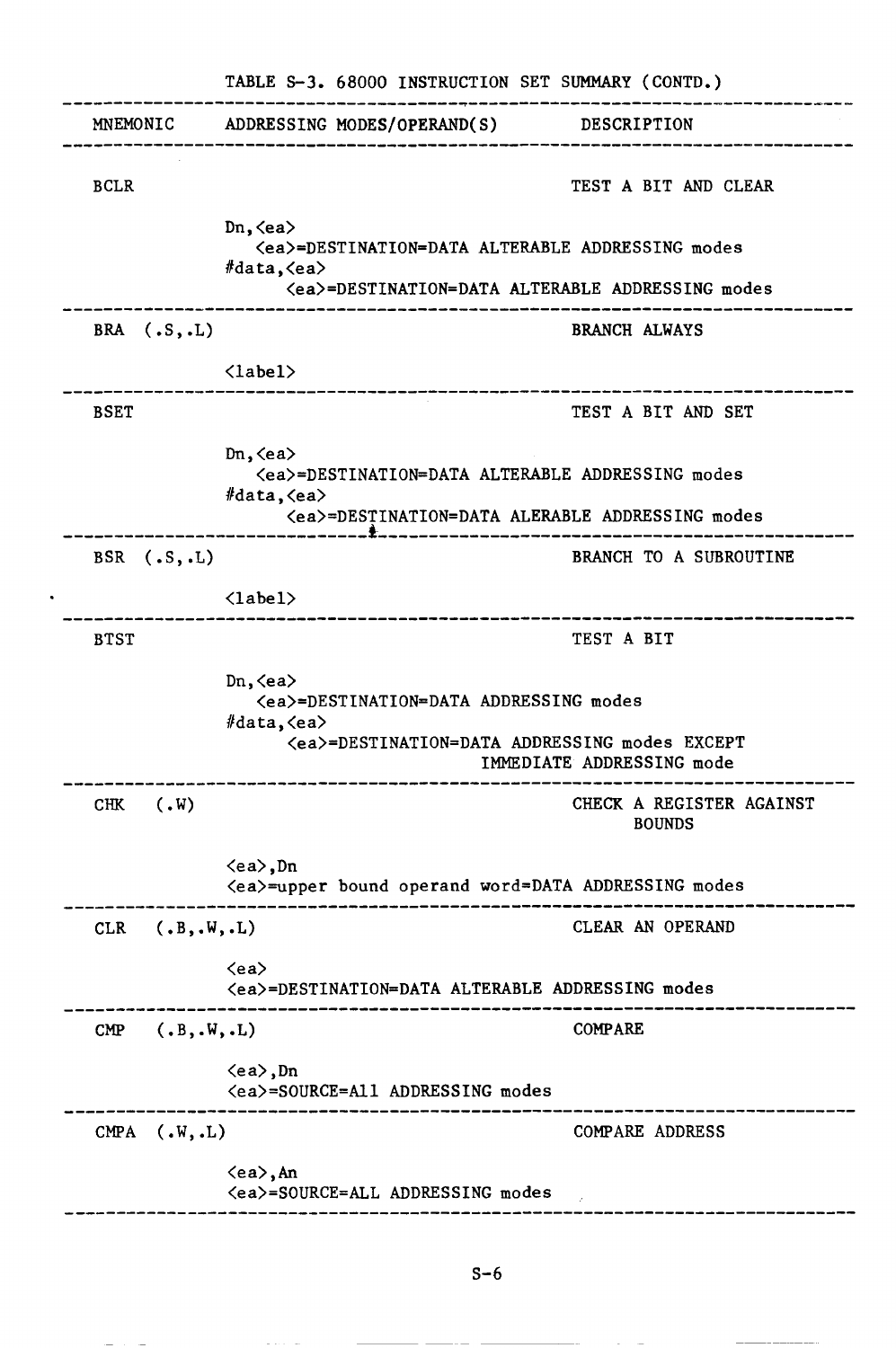|                                                                                            | TABLE S-3. 68000 INSTRUCTION SET SUMMARY (CONTD.)                                                                                                                            |                                         |
|--------------------------------------------------------------------------------------------|------------------------------------------------------------------------------------------------------------------------------------------------------------------------------|-----------------------------------------|
|                                                                                            | MNEMONIC ADDRESSING MODES/OPERAND(S) DESCRIPTION                                                                                                                             |                                         |
| CMPI $(.B, .W, .L)$                                                                        | #data, <ea><br/><ea>=DESTINATION=DATA ALTERABLE ADDRESSING modes</ea></ea>                                                                                                   | COMPARE IMMEDIATE                       |
| CMPM $(.B, .W, .L)$                                                                        |                                                                                                                                                                              | COMPARE MEMORY                          |
|                                                                                            | $(An) +$ , $(An) +$                                                                                                                                                          |                                         |
| DBcc $(W, W)$                                                                              |                                                                                                                                                                              | TEST CONDITION, DECREMENT<br>AND BRANCH |
|                                                                                            | $Dn, \langle \text{label} \rangle$                                                                                                                                           |                                         |
| $cc = CC carry clear$<br>GT greater<br>HI high<br>LT less<br>MI minus<br>PL plus<br>T true | CS carry set<br>EQ equal $\overline{z}$<br>F never true<br>GE greater or equal $\ast$<br>LE less or equal<br>LS low or same<br>NE not equal<br>VC no overflow<br>VS overflow |                                         |
| <b>DIVS</b><br>$(N \cdot V)$                                                               |                                                                                                                                                                              | SIGNED DIVIDE                           |
|                                                                                            | $\langle ea \rangle$ , Dn<br><ea>=SOURCE=DATA ADDRESSING modes</ea>                                                                                                          |                                         |
| DIVU (.W)                                                                                  |                                                                                                                                                                              | UNSIGNED DIVIDE                         |
|                                                                                            | $\langle ea \rangle$ , Dn<br><ea>=SOURCE=DATA ADDRESSING modes</ea>                                                                                                          |                                         |
| (.B, .W, .L)<br>EOR                                                                        |                                                                                                                                                                              | EXCLUSIVE OR LOGICAL                    |
|                                                                                            | $Dn, \langle ea \rangle$<br><ea>=DESTINATION=DATA ALTERABLE ADDRESSING modes</ea>                                                                                            |                                         |
| EORI $(.B, .W, .L)$                                                                        |                                                                                                                                                                              | EXCLUSIVE OR IMMEDIATE                  |
|                                                                                            | #data, <ea><br/><ea>=DESTINATION=DATA ALTERABLE or STATUS REGISTER</ea></ea>                                                                                                 |                                         |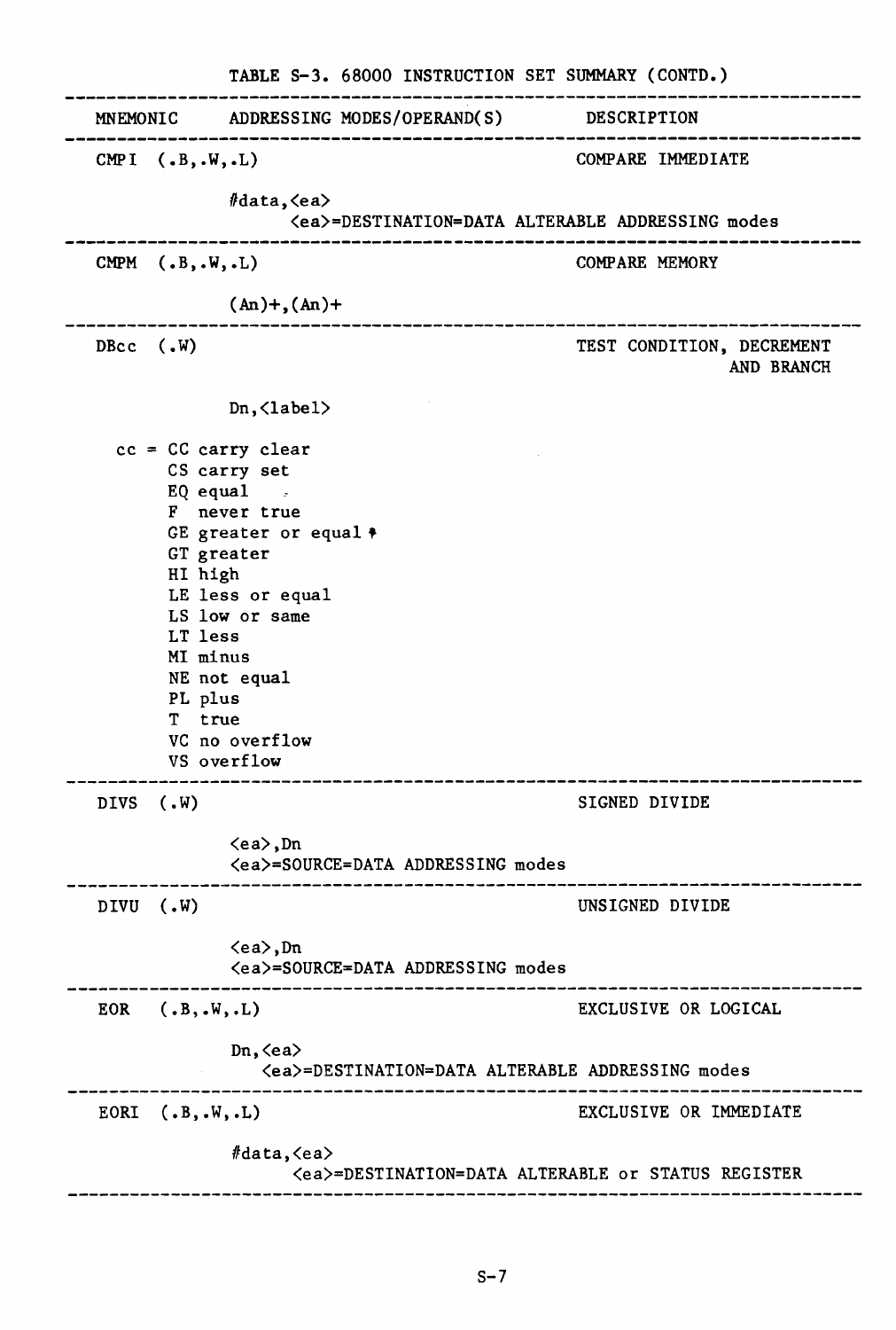|                                               | TABLE S-3. 68000 INSTRUCTION SET SUMMARY (CONTD.)                                                                                                                                                                                           |                                         |
|-----------------------------------------------|---------------------------------------------------------------------------------------------------------------------------------------------------------------------------------------------------------------------------------------------|-----------------------------------------|
| MNEMONIC                                      | ADDRESSING MODES/OPERAND(S)                                                                                                                                                                                                                 | DESCRIPTION                             |
| (.L)<br>EXG                                   |                                                                                                                                                                                                                                             | EXCHANGE REGISTERS                      |
|                                               | Rx, Ry<br>Rx=data register or address register<br>Rx=data register if exchange is between data and address<br>registers<br>Ry=data register or address register<br>Ry=address register if exchange is between data and<br>address registers |                                         |
| EXT $(\cdot \, \mathsf{W}, \cdot \mathsf{L})$ |                                                                                                                                                                                                                                             | <b>SIGN EXTEND</b>                      |
|                                               | Dn<br>-------------------------                                                                                                                                                                                                             |                                         |
| (unsized)<br>JMP                              |                                                                                                                                                                                                                                             | <b>JUMP</b>                             |
|                                               | $\langle$ ea $\rangle$<br><ea>=CONTROL ADDRESSING modes</ea>                                                                                                                                                                                |                                         |
| JSR (unsized)                                 |                                                                                                                                                                                                                                             | JUMP TO SUBROUTINE                      |
|                                               | $\langle$ ea $\rangle$<br><ea>=CONTROL ADDRESSING modes</ea>                                                                                                                                                                                |                                         |
| $LEA$ (.L)                                    |                                                                                                                                                                                                                                             | LOAD EFFECTIVE ADDRESS                  |
|                                               | $\langle ea \rangle$ , An<br><ea>=SOURCE=CONTROL ADDRESSING modes</ea>                                                                                                                                                                      |                                         |
| LINK (unsized)                                |                                                                                                                                                                                                                                             | LINK AND ALLOCATE                       |
|                                               | An, #displacement                                                                                                                                                                                                                           |                                         |
| LSL, LSR $(.B, .W, .L)$                       |                                                                                                                                                                                                                                             | LOGICAL SHIFT                           |
|                                               | Dn, Dn<br>#data, Dn<br>$\langle$ ea $\rangle$                                                                                                                                                                                               |                                         |
|                                               | <ea>=MEMORY ALTERABLE ADDRESSING modes</ea>                                                                                                                                                                                                 |                                         |
| MOVE $(.B, .W, .L)$                           |                                                                                                                                                                                                                                             | MOVE DATA FROM SOURCE TO<br>DESTINATION |
|                                               | <ea>,<ea><br/><ea>=SOURCE=ALL ADDRESSING modes<br/><ea>=DESTINATION=DATA ALTERABLE ADDRESSING modes</ea></ea></ea></ea>                                                                                                                     |                                         |
| MOVE to CCR (.W)                              |                                                                                                                                                                                                                                             | MOVE TO CONDITION CODES                 |
|                                               | $\langle$ ea $\rangle$ , CCR<br><ea>=SOURCE=DATA ADDRESSING modes</ea>                                                                                                                                                                      |                                         |

 $\hat{\mathcal{L}}$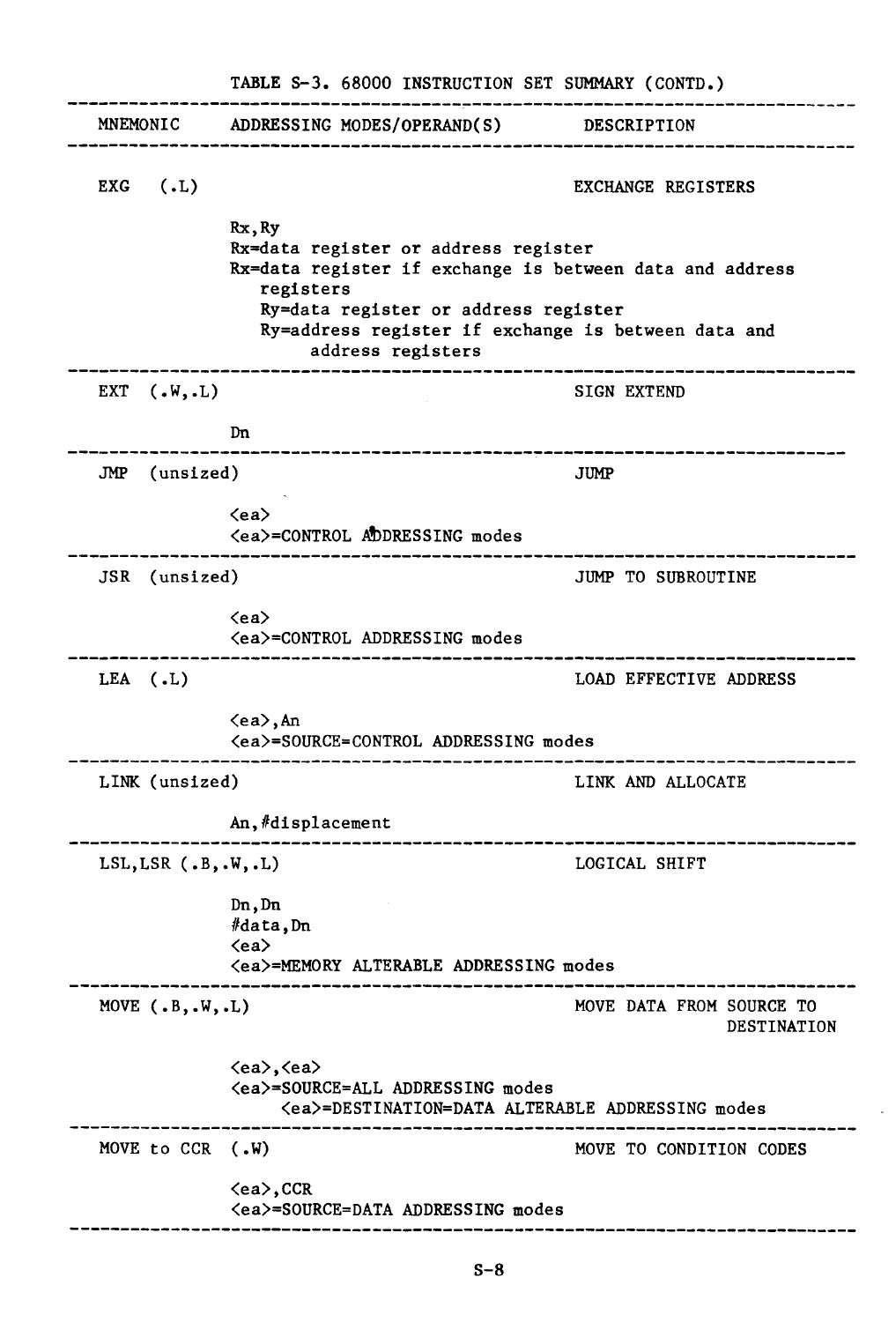|                     | TABLE S-3. 68000 INSTRUCTION SET SUMMARY (CONTD.)                                                                          |                                                                                  |  |  |
|---------------------|----------------------------------------------------------------------------------------------------------------------------|----------------------------------------------------------------------------------|--|--|
| MNEMONIC            | ADDRESSING MODES/OPERAND(S) DESCRIPTION                                                                                    |                                                                                  |  |  |
| MOVE to SR $(N)$    |                                                                                                                            | MOVE TO THE STATUS REGISTER                                                      |  |  |
|                     | $\langle ea \rangle$ , SR<br><ea>=SOURCE=DATA ADDRESSING modes</ea>                                                        |                                                                                  |  |  |
| MOVE from SR (.W)   |                                                                                                                            | MOVE FROM THE STATUS<br><b>REGISTER</b>                                          |  |  |
|                     | $SR, \langle ea \rangle$                                                                                                   | <ea>=DESTINATION=DATA ALTERABLE ADDRESSING modes</ea>                            |  |  |
| MOVE USP (.L)       |                                                                                                                            | MOVE USER STACK POINTER                                                          |  |  |
|                     | USP, An<br>AN, USP                                                                                                         |                                                                                  |  |  |
| MOVEA $(N, L)$      |                                                                                                                            | MOVE ADDRESS                                                                     |  |  |
|                     | <ea>, An<br/><ea>=SOURCE=ALL ADDRESSING modes</ea></ea>                                                                    |                                                                                  |  |  |
| MOVEM $(N, L)$      |                                                                                                                            | MOVE MULTIPLE REGISTERS                                                          |  |  |
|                     | <register list="">, <ea></ea></register>                                                                                   | <ea>=DESTINATION=CONTROL ALTERABLE modes OR<br/>PREDECREMENT ADDRSSING mode</ea> |  |  |
|                     | <ea>,<register list=""><br/><ea>=SOURCE=CONTROL ADDRESSING modes OR POSTINCREMENT<br/>ADDRESSING mode</ea></register></ea> |                                                                                  |  |  |
| NOTE:               | EXAMPLES OF CORRECT ASSEMBLER SYNTAX FOR THE LOAD/STORE<br>MULTIPLE INSTRUCTION:                                           |                                                                                  |  |  |
| <b>MOVEM</b>        | $(A6) + A0 - A4/D6/D2 - D5$                                                                                                |                                                                                  |  |  |
| <b>MOVEM</b>        | $A1 - A3/D3/A4/D5 - D7/$ , $-(A4)$                                                                                         |                                                                                  |  |  |
| MOVEM               | $(A4)$ +, ALLREG $\{AO-A7 AND DO-D7\}$                                                                                     |                                                                                  |  |  |
| MOVEP<br>(.W, .L)   |                                                                                                                            | MOVE PERIPHERAL DATA                                                             |  |  |
|                     | Dn, d(An)<br>$d(An)$ , Dn                                                                                                  |                                                                                  |  |  |
| MOVEQ $(.L)$        |                                                                                                                            | MOVEQ                                                                            |  |  |
|                     | #data, Dn                                                                                                                  |                                                                                  |  |  |
| (N.)<br><b>MULS</b> |                                                                                                                            | SIGNED MULTIPLY                                                                  |  |  |
|                     | <ea>,Dn<br/><ea>=SOURCE=DATA ADDRESSING modes</ea></ea>                                                                    |                                                                                  |  |  |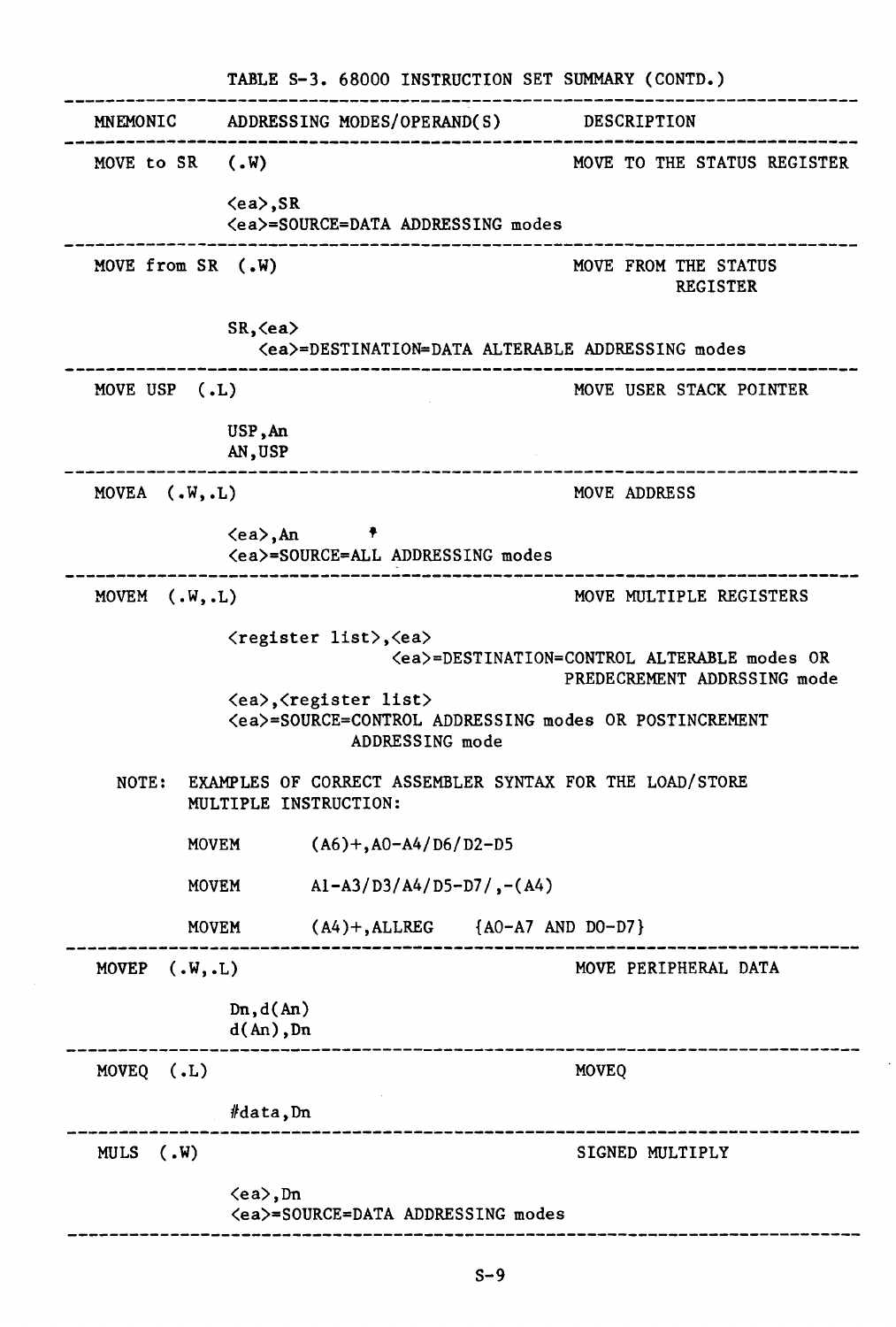|                         | TABLE S-3. 68000 INSTRUCTION SET SUMMARY (CONTD.)                                                                                                                       |                            |
|-------------------------|-------------------------------------------------------------------------------------------------------------------------------------------------------------------------|----------------------------|
| MNEMONIC                | ADDRESSING MODES/OPERAND(S)                                                                                                                                             | DESCRIPTION                |
| MULU $(N)$              |                                                                                                                                                                         | UNSIGNED MULTIPLY          |
|                         | $\langle ea \rangle$ , Dn<br><ea>=SOURCE=DATA ADDRESSING modes</ea>                                                                                                     |                            |
| <b>NBCD</b>             |                                                                                                                                                                         | NEGATE DECIMAL WITH EXTEND |
|                         | $\langle$ ea $\rangle$<br><ea>=DESTINATION=DATA ALTERABLE ADDRESSING modes</ea>                                                                                         |                            |
| NEG $(.B, .W, .L)$      |                                                                                                                                                                         | <b>NEGATE</b>              |
|                         | $\langle$ ea $\rangle$<br><ea>=DESTINATION=DATA ALTERABLE ADDRESSING modes</ea>                                                                                         |                            |
| $NEGX$ $(.B,.W,.L)$     |                                                                                                                                                                         | NEGATE WITH EXTEND         |
|                         | $\langle$ ea $\rangle$<br><ea>=DESTINATION=DATA ALTERABLE ADDRESSING modes</ea>                                                                                         |                            |
| (unsized)<br><b>NOP</b> |                                                                                                                                                                         | NO OPERATION               |
| NOT $(.B, .W, .L)$      | --------------------------                                                                                                                                              | LOGICAL COMPLEMENT         |
|                         | $\langle$ ea $\rangle$<br><ea>=DESTINATION=DATA ALTERABLE ADDRESSING modes</ea>                                                                                         |                            |
| 0R<br>(.B, .W, .L)      |                                                                                                                                                                         | INCLUSIVE OR LOGICAL       |
|                         | $\langle ea \rangle$ , Dn<br><ea>=SOURCE=DATA ADDRESSING modes<br/><math>Dn, \langle ea \rangle</math><br/><ea>=DESTINATION=ALTERABLE MEMORY ADDRESSING modes</ea></ea> |                            |
| ORI $(.B, .W, .L)$      |                                                                                                                                                                         | INCLUSIVE OR IMMEDIATE     |
|                         | #data, <ea><br/><ea>=DESTINATION=DATA ALTERABLE OR STATUS REGISTER</ea></ea>                                                                                            |                            |
| PEA $(.L)$              |                                                                                                                                                                         | PUSH EFFECTIVE ADDRESS     |
|                         | $\langle$ ea $\rangle$<br><ea>=CONTROL ADDRESSING modes</ea>                                                                                                            |                            |
| RESET (unsized)         |                                                                                                                                                                         | RESET EXTERNAL DEVICES     |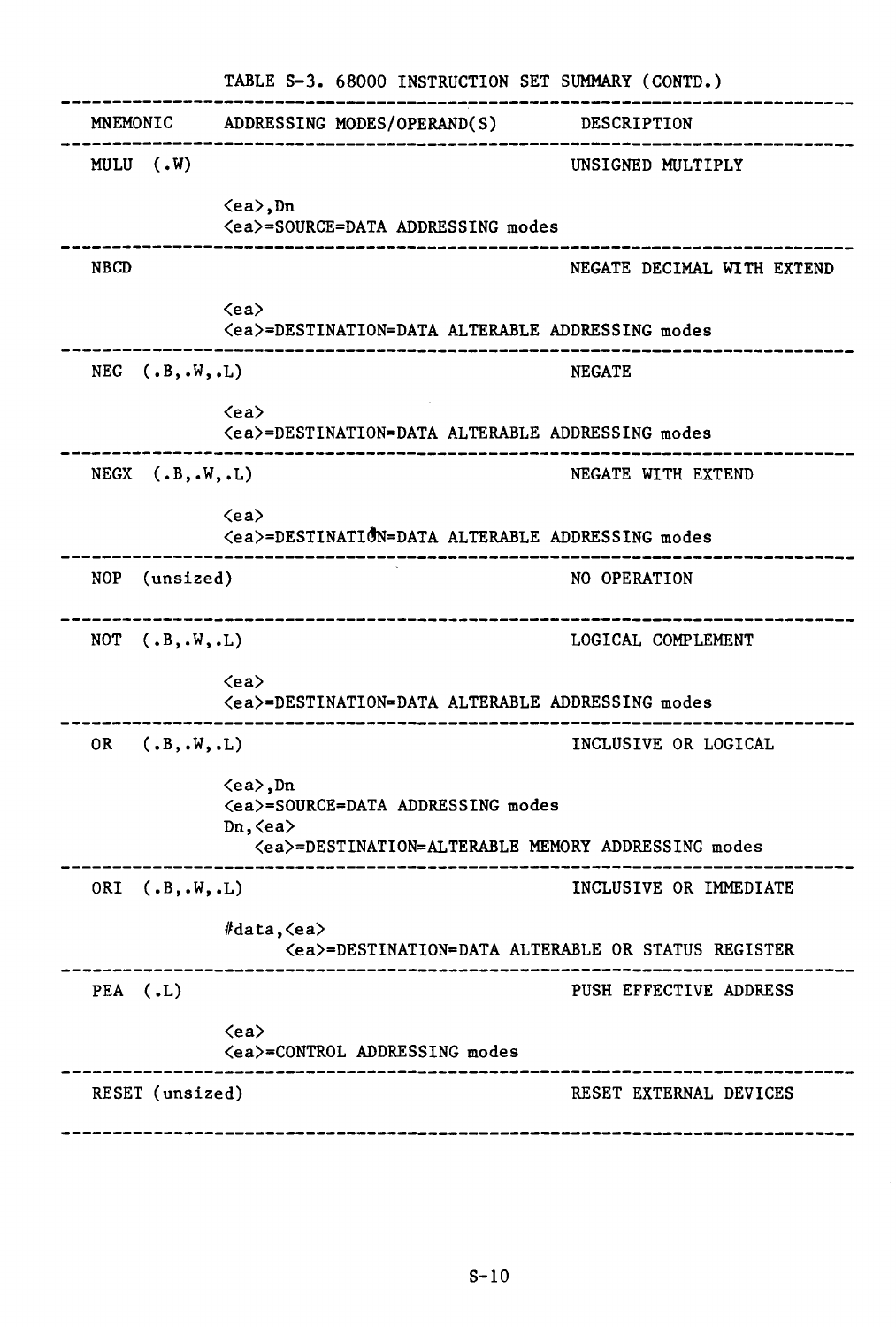|                                                                                                                           | TABLE S-3. 68000 INSTRUCTION SET SUMMARY (CONTD.)                                                                            |                                              |
|---------------------------------------------------------------------------------------------------------------------------|------------------------------------------------------------------------------------------------------------------------------|----------------------------------------------|
| MNEMONIC                                                                                                                  | ADDRESSING MODES/OPERAND(S)                                                                                                  | DESCRIPTION                                  |
| ROL, ROR $(.B, .W, .L)$                                                                                                   |                                                                                                                              | ROTATE (WITHOUT EXTEND)                      |
|                                                                                                                           | Dn, Dn<br>#data, Dn<br>$\langle$ ea><br><ea>=MEMORY ALTERABLE ADDRESSING modes</ea>                                          |                                              |
| $ROXL, ROXR$ $(.B, .W, .L)$                                                                                               |                                                                                                                              | ROTATE WITH EXTEND                           |
|                                                                                                                           | Dn, Dn<br>#data, Dn<br>$\langle ea \rangle$<br><ea>=MEMORY ALTERABLE ADDRESSING modes</ea>                                   |                                              |
| RTE (unsized)                                                                                                             |                                                                                                                              | RETURN FROM EXCEPTION                        |
| RTR (unsized)                                                                                                             | Ŷ.                                                                                                                           | RETURN AND RESTORE CONDITION<br><b>CODES</b> |
| RTS (unsized)                                                                                                             |                                                                                                                              | RETURN FROM SUBROUTINE                       |
| <b>SBCD</b>                                                                                                               | -----------------------------                                                                                                | SUBTRACT DECIMAL WITH EXTEND                 |
|                                                                                                                           | Dn, Dn<br>$-(An), -(An)$                                                                                                     |                                              |
| Scc                                                                                                                       |                                                                                                                              | SET ACCORDING TO CONDITION                   |
|                                                                                                                           | $\langle$ ea $\rangle$<br><ea>=DESTINATION=DATA ALTERABLE ADDRESSING modes</ea>                                              |                                              |
| $cc = CC carry set$<br>EQ equal<br>F false<br>GT greater<br>HI high<br>LT less<br>MI minus<br>PL plus<br>T<br>VS overflow | CS carry clear<br>GE greater or equal<br>LE less or equal<br>LS low or same<br>NE not equal<br>always true<br>VC no overflow |                                              |

 $\mathcal{A}^{\mathcal{A}}$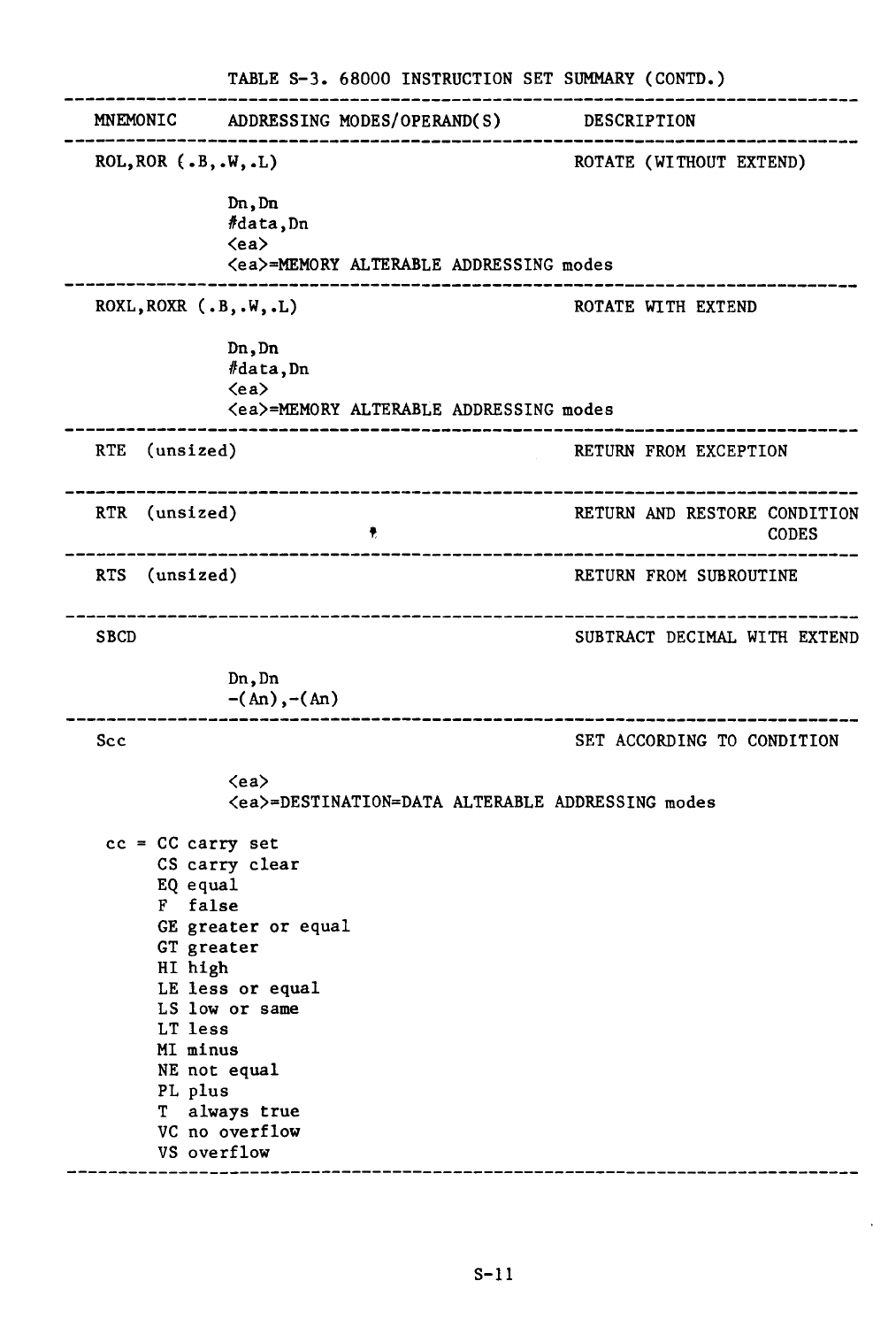|             |                     | TABLE S-3. 68000 INSTRUCTION SET SUMMARY (CONTD.)                                                                                                                       |                                         |
|-------------|---------------------|-------------------------------------------------------------------------------------------------------------------------------------------------------------------------|-----------------------------------------|
| MNEMONIC    |                     | ADDRESSING MODES/OPERAND(S)                                                                                                                                             | DESCRIPTION                             |
|             | STOP (unsized)      | #data                                                                                                                                                                   | LOAD STATUS REGISTER AND<br><b>STOP</b> |
|             | SUB $(.B, .W, .L)$  |                                                                                                                                                                         | SUBTRACT BINARY                         |
|             |                     | $\langle ea \rangle$ , Dn<br><ea>=SOURCE=ALL ADDRESSING modes<br/><math>Dn, \langle ea \rangle</math><br/><ea>=DESTINALTION=ALTERABLE MEMORY ADDRESSING modes</ea></ea> |                                         |
|             | SUBA $(N, L)$       |                                                                                                                                                                         | SUBTRACT ADDRESS                        |
|             |                     | <ea>, An<br/><ea>=SOURCE=ALL ADDRESSING modes</ea></ea>                                                                                                                 |                                         |
| <b>SUBI</b> | (.B, .W, .L)        |                                                                                                                                                                         | SUBTRACT IMMEDIATE                      |
|             |                     | #data, <ea><br/>Ť,<br/><ea>=DESTINATION=DATA ALTERABLE ADDRESSING modes</ea></ea>                                                                                       |                                         |
|             | SUBQ $(.B, .W, .L)$ |                                                                                                                                                                         | SUBTRACT QUICK                          |
|             |                     | #data, <ea><br/><ea>=DESTINATION=ALTERABLE ADDRESSING modes</ea></ea>                                                                                                   |                                         |
|             | SUBX $(.B, .W, .L)$ |                                                                                                                                                                         | SUBTRACT WITH EXTEND                    |
|             |                     | Dn, Dn<br>$-(An), -(An)$                                                                                                                                                |                                         |
| <b>SWAP</b> | (.W)                |                                                                                                                                                                         | SWAP REGISTER HALVES                    |
|             |                     | Dn                                                                                                                                                                      |                                         |
| <b>TAS</b>  |                     |                                                                                                                                                                         | TEST AND SET AN OPERAND                 |
|             |                     | $\langle$ ea><br><ea>=DATA ALTERABLE ADDRESSING modes</ea>                                                                                                              |                                         |
| TRAP        | (unsized)           |                                                                                                                                                                         | <b>TRAP</b>                             |
|             |                     | #vector                                                                                                                                                                 |                                         |
|             | TRAPV (unsized)     |                                                                                                                                                                         | TRAP ON OVERFLOW                        |
|             |                     |                                                                                                                                                                         |                                         |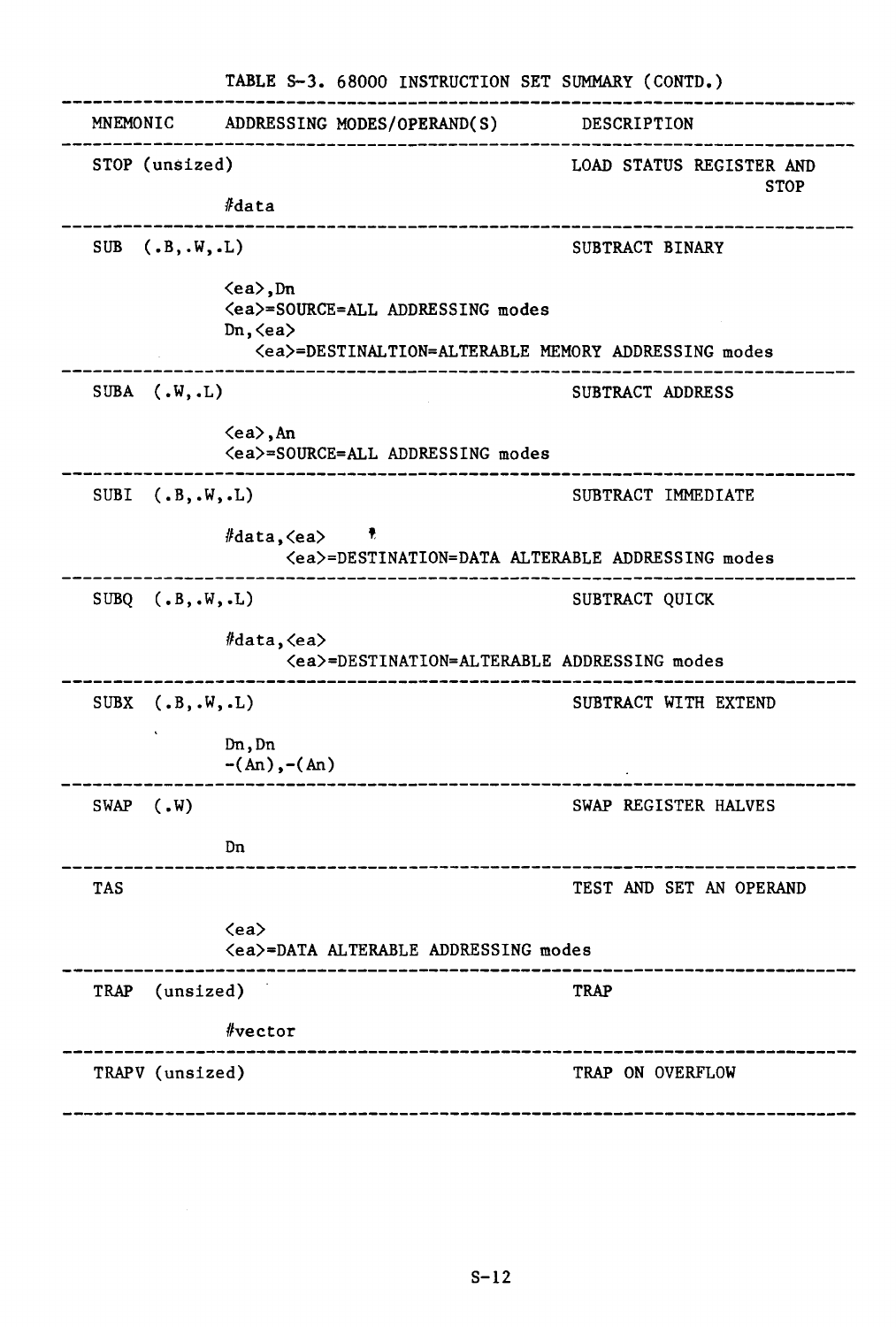|                      | TABLE S-3. 68000 INSTRUCTION SET SUMMARY (CONTD.)                               |                 |
|----------------------|---------------------------------------------------------------------------------|-----------------|
| MNEMONIC             | ADDRESSING MODES/OPERAND(S)                                                     | DESCRIPTION     |
| $TST$ $(.B, .W, .L)$ |                                                                                 | TEST AN OPERAND |
|                      | $\langle$ ea $\rangle$<br><ea>=DESTINATION=DATA ALTERABLE ADDRESSING modes</ea> |                 |
| UNLK (unsized)       |                                                                                 | <b>INLINK</b>   |
|                      | An                                                                              |                 |
|                      |                                                                                 |                 |

TABLE S-3. 68000 INSTRUCTION SET SUMMARY (CONTD.)

IMPLEMENTED MC68000 OUTPUT OPTIONS:

| 0PT.       | <b>BRL</b> |  | {FORWARD BRANCH LONG}     |
|------------|------------|--|---------------------------|
| 0PT.       | <b>BRS</b> |  | {FORWARD BRANCH SHORT}    |
| 0PT        | <b>FRL</b> |  | {FORWARD REFERENCE LONG}  |
| <b>OPT</b> | FRS        |  | {FORWARD REFERENCE SHORT} |

To resolve forward references, both relative and absolute, the assembler will use the longer form of the effective address in the operand reference. This default may be overridden for a single operation by appending a .S to the instruction mnemonic providing that it is legal syntax for that instruction: BRA.S TAG

The default may also be changed to a shorter format by specifying:

| 0PT | BRS        |
|-----|------------|
| BRA | <b>TAG</b> |
| BSR | TAG        |

which designates that forward relative branches should use the shorter displacement format.

Likewise, a forward absolute reference such as: NBCD 1234 will default to the longer form of the effective address. Since it is illegal to append a.S to the instruction mnemonic, the default may be changed to a shorter format by specifying:

| OPT  | FRS  |  |
|------|------|--|
| NBCD | 1234 |  |

which designates that forward absolute references should be short.

NOTE: No override option is possible on instructions with a given size code specification.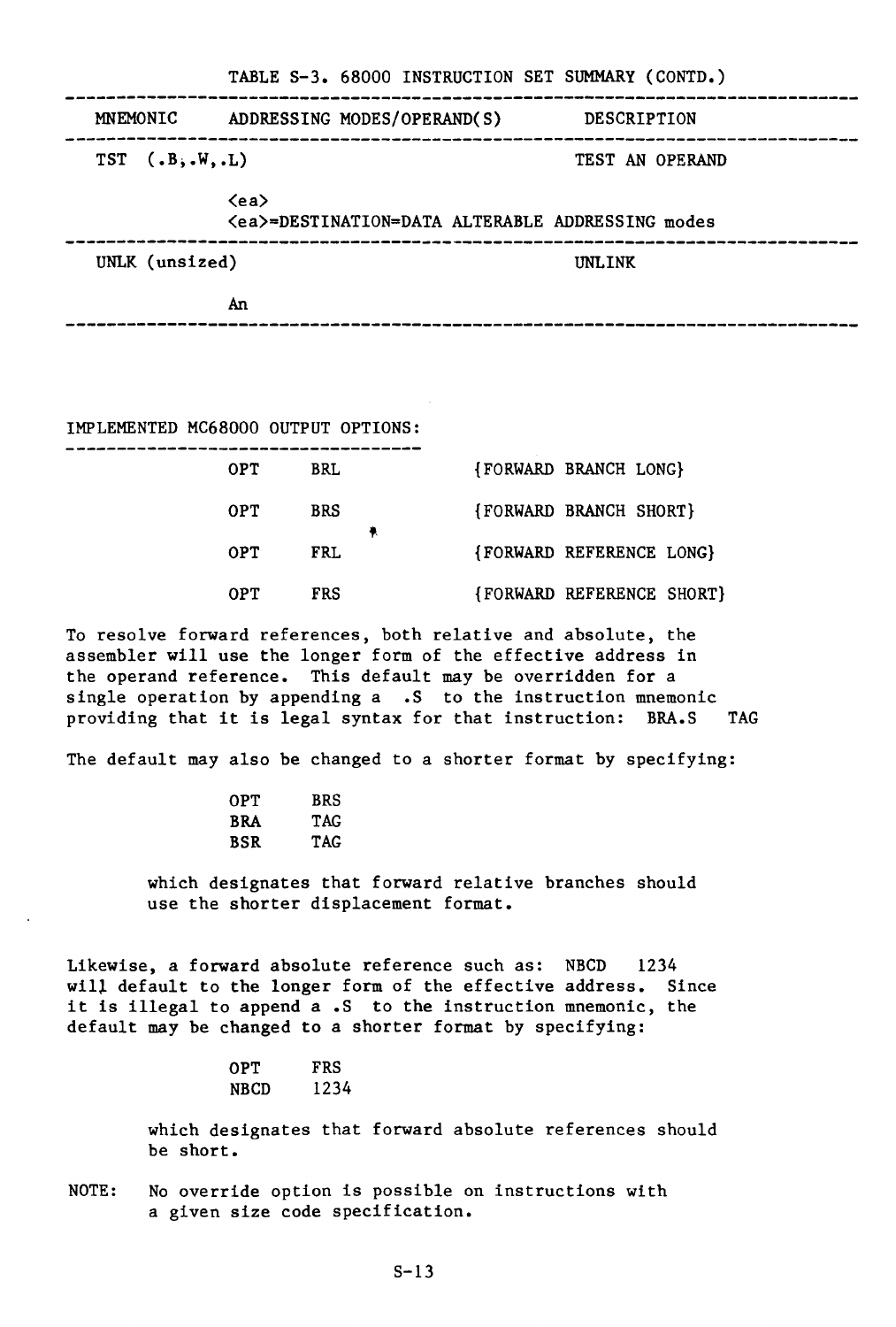To invoke the 68000 cross assembler from the system device, respond to the system prompt "." by typing the following:

.R X68000 (CR)

The assembler should respond with an asterisk "\*" prompt. At this point, it is ready to accept command string input from the keyboard and to perform an assembly. Everything typed in to the left of the = sign is output. Everything typed in to the right of the = sign is input.

EX) \*TEST68=TEST68

This will produce an output object file: TEST68.0BJ

EX) \*TEST68,TEST68=TEST68

This will produce an output object file: TEST68.0BJ<br>and an output listing file:<br>
† and an output listing file: TEST68.LST

The 68000 cross assembler can be terminated at any time by typing <sup>^</sup>C (Control C) from the keyboard. This is accomplished by depressing the key marked "CTRL" and the "C" key simultaneously. A ^C should be echoed on the console screen.

- 1. To terminate the 68000 cross assembler after you have invoked it and prior to entering the command string, TYPE ^C.
	- EX) **R** X68000  $*^c$ (returns to the system monitor prompt)
- 2. To terminate the 68000 cross assembler after you have invoked it and entered a command string, (i.e., assembly of source files is in process) type two consecutive  $C's.$ 
	- EX) R X68000 \*TEST68,TEST68=TEST68  $\textdegree$ c $\textdegree$ c (returns to the system monitor prompt)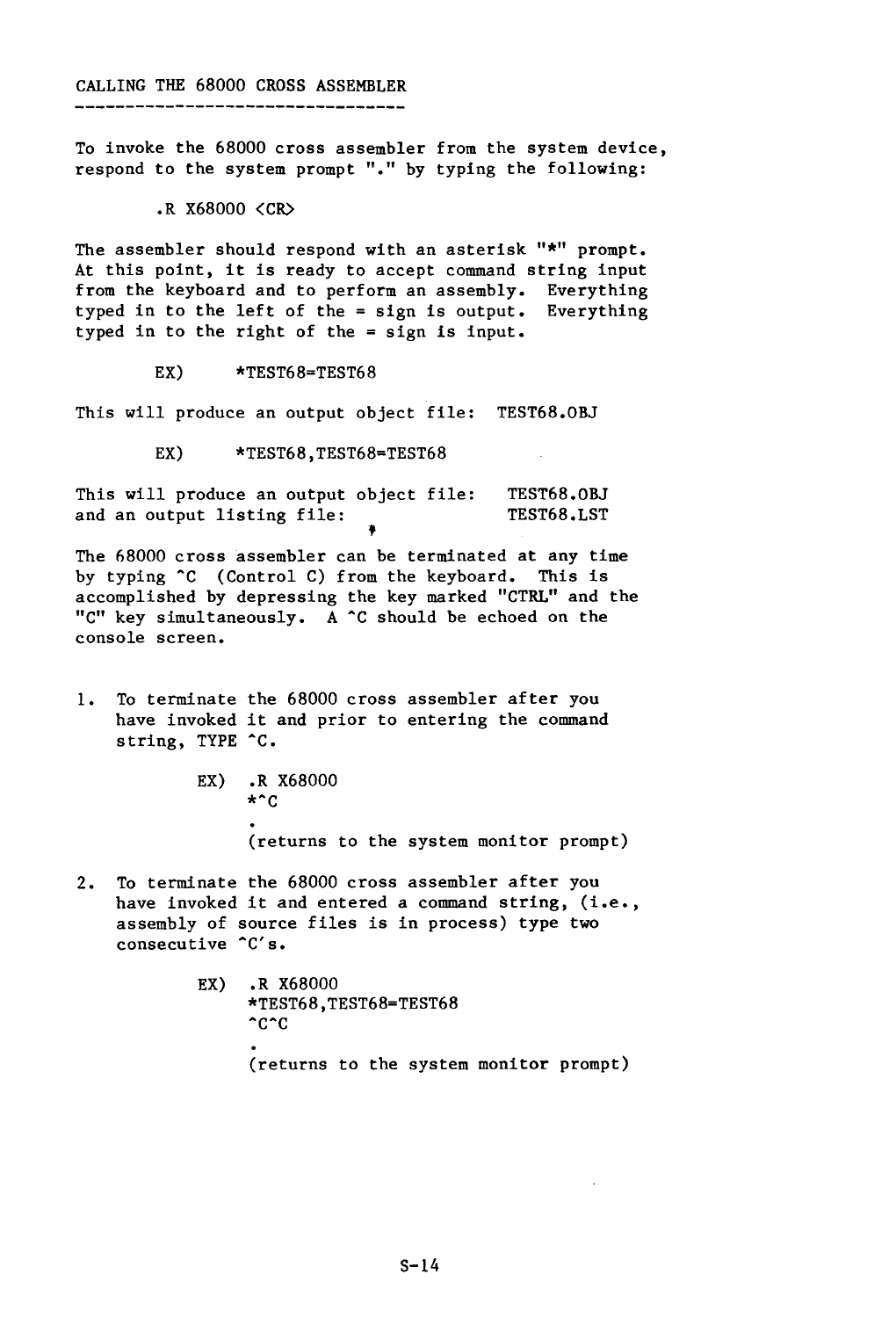$\mathbf{I}$ 

 $\mathsf{I}$ 

 $\mathbf{I}$ 

 $\mathbf{I}$ 

CALLING THE LINKER \_\_\_\_\_\_\_\_\_\_\_\_\_\_\_\_\_\_\_

ELINK3.SAV is the linker for the Emulogic MC68000 cross assembler. It processes the cross assembler output object module(s) and produces an executable absolute load module.

With the following exceptions, ELINK3.SAV operates similarly to the RT-ll linker, LINK:

1. A .SAV file is not created.

2. An .LDA file is created.

- 3. ELINK3.SAV defaults to .LDA output formatted binary file; therefore, /L option is not required.
- 4. The map is produced in hex notation.
- s. 24 bit addressing is accomplished with a /D:xxx/B:xxxxxx option included in the command string to the linker. This /D:xxx/B:xxxxxx option allows you to specify a 24 bit bottom address for your relocatable code.

NOTE: xxx's represent octal values.

To call the linker from the system device, respond to the system prompt "." by typing:

.R ELINK3

The linker should respond with an asterisk "\*" prompt. At this point, it is ready to accept command string input from the keyboard and to perform the linkage. Everything typed in to the left of the = sign is output. Everything typed in to the right of the = sign is input.

EX) \*TEST68=TEST68

This will produce output file: TEST68.LDA from TEST68.0BJ

EX) \*TEST68, TEST68=TEST68

This will produce output files: TEST68.LDA TEST68.MAP from TEST68.0BJ

EX) \*TEST68, TEST68, TEST68=TEST68

|  | This will produce output files: |  | TEST68.LDA                 |  |
|--|---------------------------------|--|----------------------------|--|
|  |                                 |  | TEST68.MAP                 |  |
|  |                                 |  | TEST68.STB from TEST68.OBJ |  |

NOTE: Termination of the linker is accomplished in the same manner as for the assembler.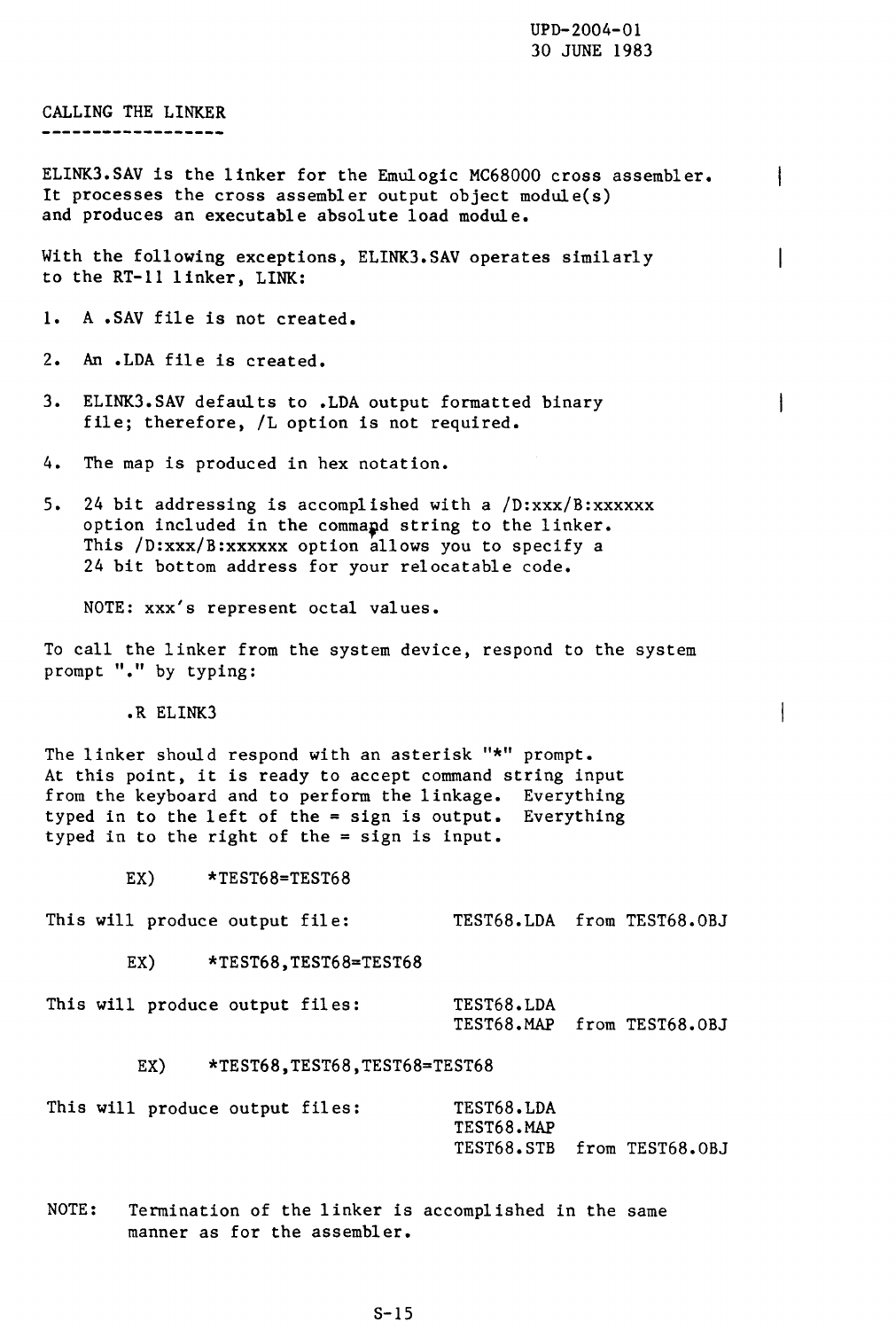$\vert$ 

The following example assembles and links three programs using the library:

> .R X68000 \*TT68T,TT68T=TT68T \*TL68T,TL68T=TL68T \*TI68T,TI68T=TI68T \*TJ68T,TJ68T=TJ68T  $*$   $\sim$   $\sim$ (OBJ AND LST) (OBJ AND LST) (OBJ AND LST) (OBJ AND LST) .R LIBR \*LIBT68=TT68T,TL68T,TI68T (OBJ)  $*$   $\degree$  C .R ELINK3 \*T68T,T68T,T68T=TJ68T,LIBT68/D:372/B:20000 (LDA,MAP AND STB)  $*$   $^{\circ}$  C

NOTE: Remember /D:xxx/B:xxxxxx are octal values. They are reflected in the load map in hex.

,

MACRO-II PROVISIONS

The Emulogic 68000 cross assembler is written under Digital Equipment Corporation's PDP-II MACRO-II assembler. As a result, the following are applicable:

> 1. The maximum size for any one program section (both ASECT and/or PSECT) is 64K bytes. Addressing over 64K bytes is accomplished at link time via the /D:xxx/B:xxxxxx Emulogic ELINK3 option.

Truncation errors will result in your source if you attempt to set the program counter over 64K bytes.

 $EX) \qquad -0$ FEFE8

will produce a "T" error in your assembly listing to flag the truncation.

However, the following can occur:

EX) .=OFFFE NOP NOP NOP NOP

> Resulting in: the second NOP is at PC=OOOO. when the assembler reaches the 64K byte limit, it forces the program counter to wrap around to 0000 and continues to assemble code from 0000. Therefore, we recommend inspection of your .LST files created at assembly time.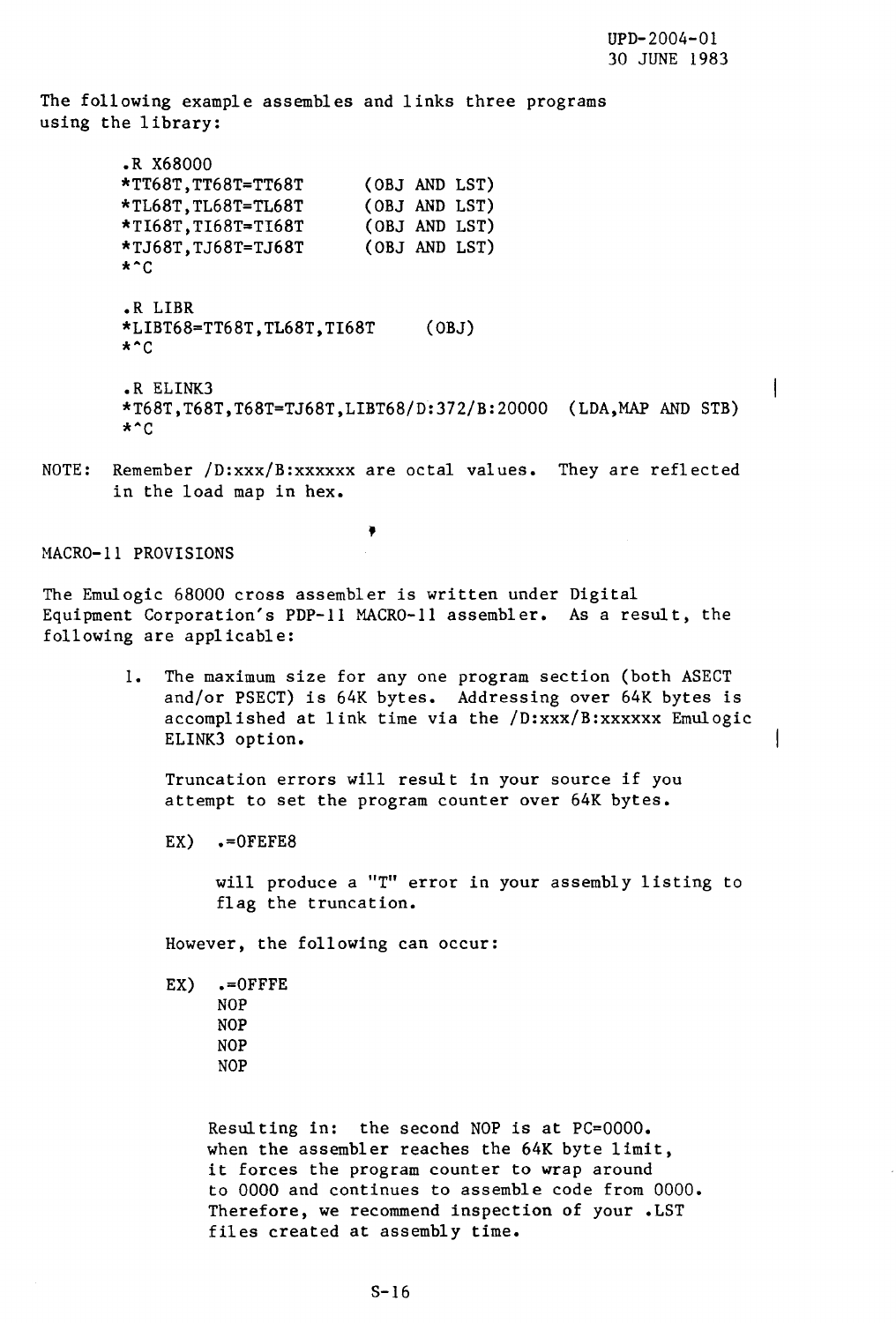2. Calculation of relative offsets is performed based on even word boundaries. Therefore, should you stipulate in your source an odd forward absolute reference:

EX) BCC 1123

The offset will be calculated to relfect a displacement value representative of the last-most even word.

Likewise, the relative offset of an odd backward absolute reference will be calculated to the last-most even word.

Therefore, should you attempt to branch and/or jump to an odd absolute address, the assembler will perform relative offset calculations based on even word boundaries. It is recommended you inspect your .LST files at assembly time.

3. During the first assembly pass, basically, the assembler will determine the length of the instructions and assemble them according to length as one word, two words, etc. During the second assembly pass, source statements containing MACRO-II detected errors are flagged. For details on PDP-II MACRO-II error codes, directives, and more, refer to:

> Digital Equipment Corporation PDP-II MACRO-II Language Reference Manual

4. Global or relocatable address data is passed from the assembler to the linker as sector number and value (address relative to sector beginning). The linker must determine the absolute address. Protocol between the assembler and linker indicates that a short (one word) or long (two word) address is desired. The assembler will allocate the appropriate number of words. If the linker finds that a short address has been allocated but a long address is required, it shall indicate an error condition.

?LINK-W-ADDRESS TOO LARGE FOR FORCED ABSOLUTE SHORT

For complete description of the linker, refer to the RT-II System User's Guide (Section 11, LINKER)

#### SAMPLE 68000 ASSEMBLY LISTINGS

The remainder of this supplement consists of sample output listings from the 68000 cross assembler.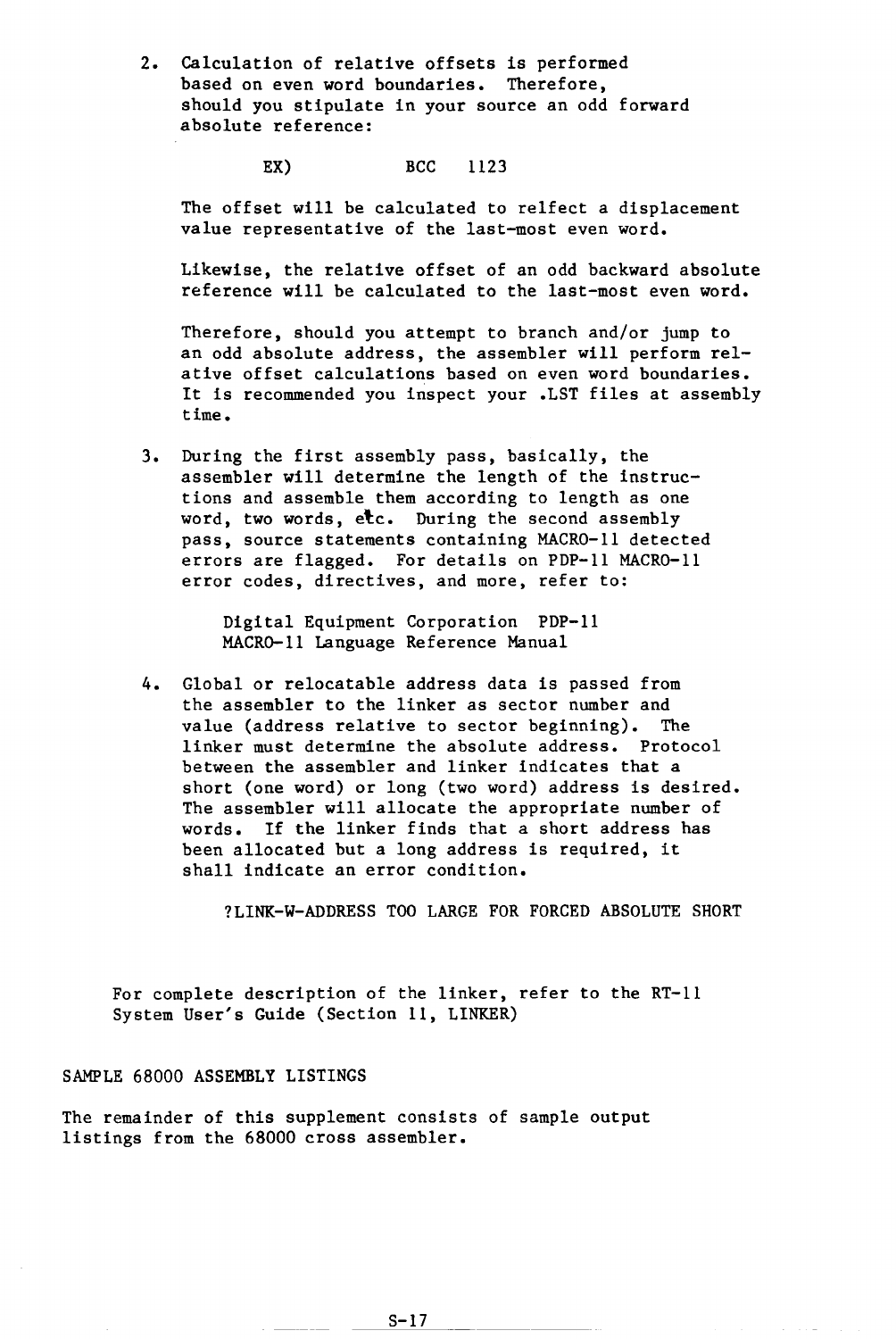# ~MULOGIC·

# **68000**

# **User's Guide Supplement**

Order Number: CSU-03004-01

--~~ --- ~~---~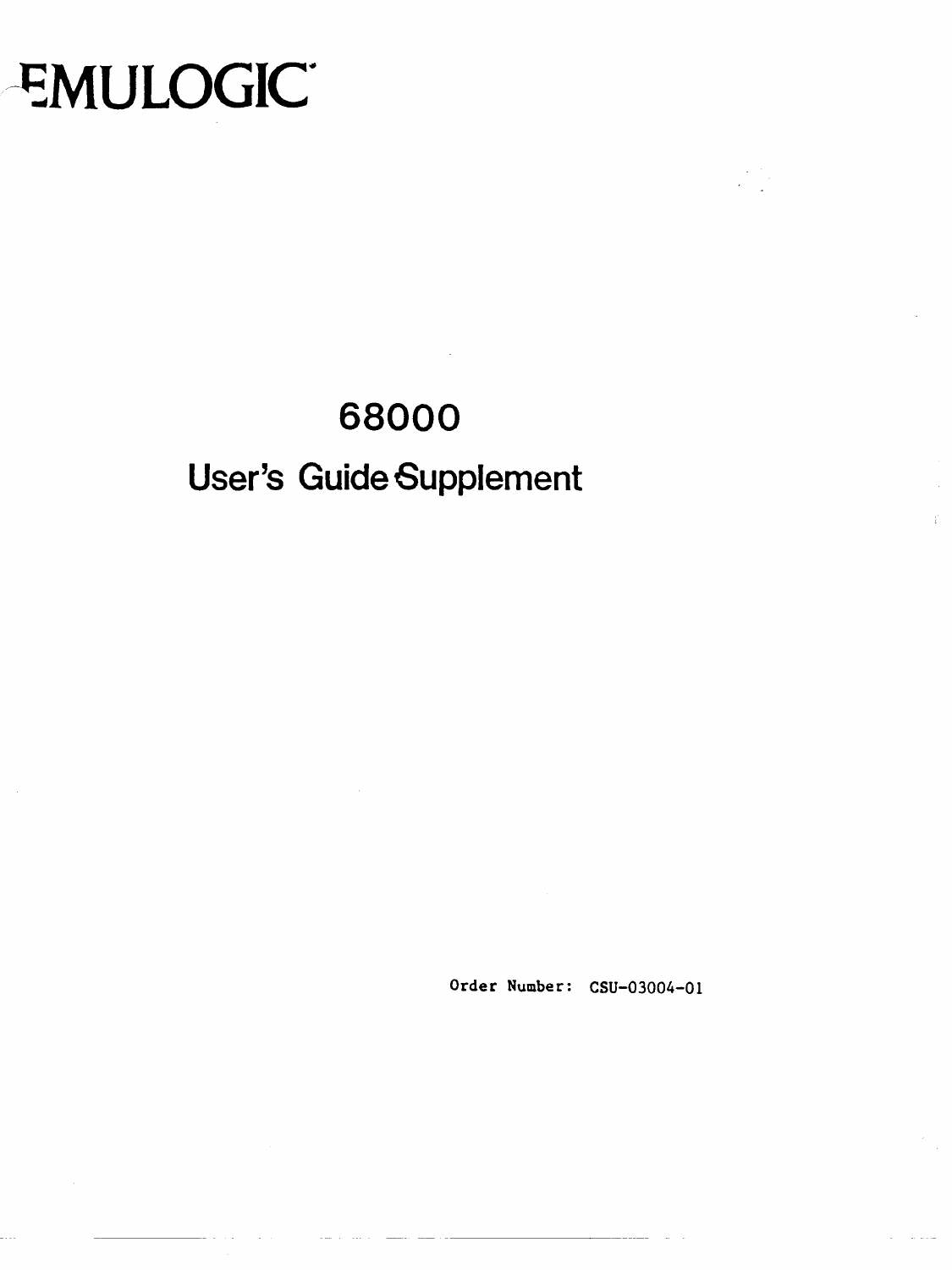This document supplements the ECL-3211 System User's Guide by providing operational information specific to the emulation of Motorola's 68000 and compatible microprocessors. This document describes special set-up procedures, conditions, and limitations to be noted when emulating the 68000. It is assumed here that the reader has read the User's Manual and is already familiar with the details of the 68000. Ready access to the technical literature is a plus.

This supplement covers five general areas.

- 1) Installation
- 2) Initialization
- 3) Abbreviations (p.3)
- 4) Unique Features  $\qquad \qquad \bullet$  (p.7)
- 5) Electrical (DC) Characteristics (p.15)

### \*\*\* INSTALLATION \*\*\*

System installation instructions will be found in the User's Manual.

Note that the 10 XHz 68000 requires a Dual Connector Card on the ECL-3211's High Speed Memory. Instructions for installation of the 10 XHz Dual Connector Card will be found in the System installation section in the User's Guide.

#### \*\*\* INITIALIZATION \*\*\*

Type on the keyboard "RUN L01200" to load the Emulation Software into the ECL-3211. Note that a user can use the Operating System's RENAME function to give the file a name the user would prefer. Additionally, a Command File can be created causing L01200 to run.

There are no special initialization instructions for the 68000.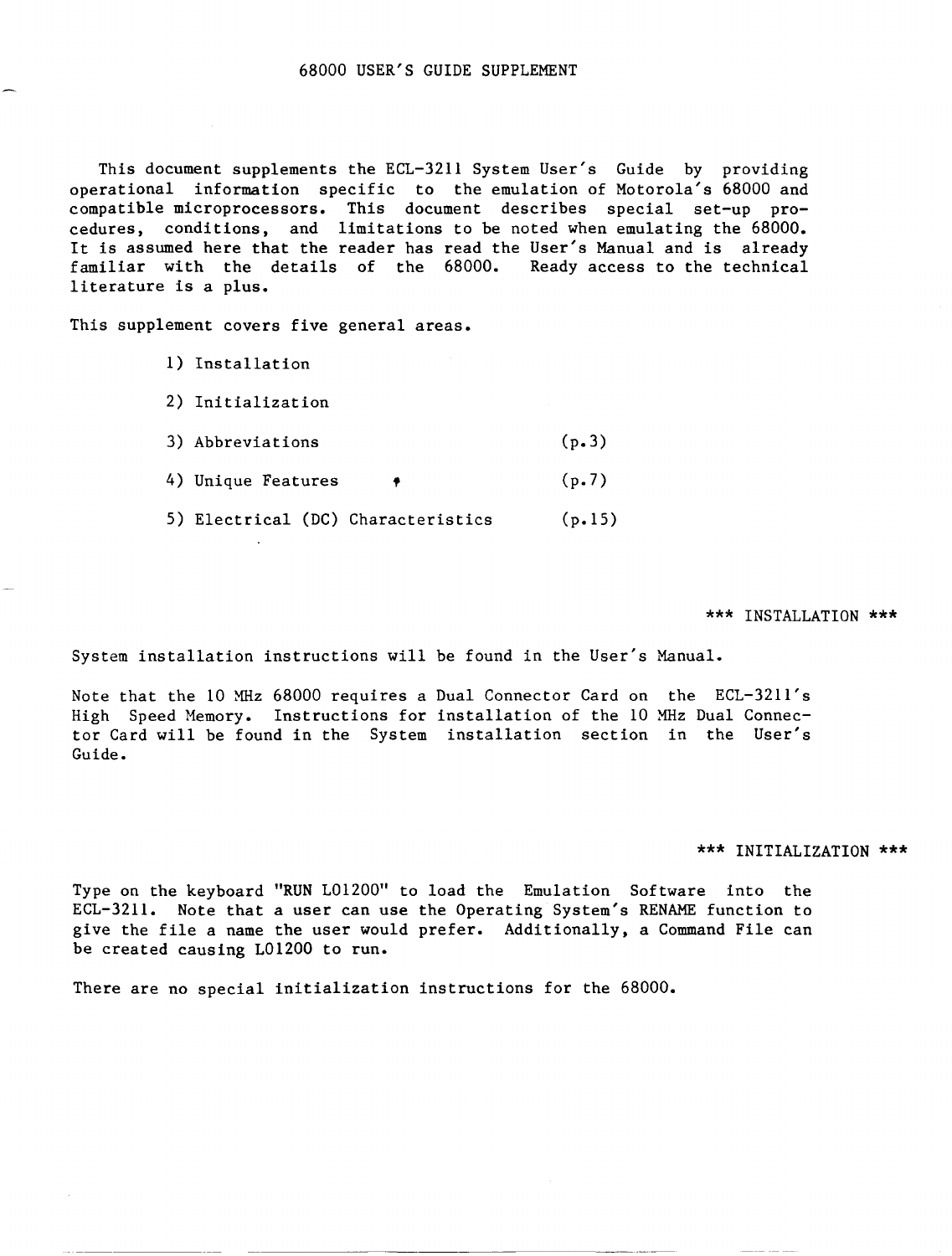# \*\*\* ABBREVIATIONS \*\*\*

# SYSTEM DISPLAY

These are seen on the top half of the display when using the Emulation Software. All of these registers and flags can be loaded with user prefered values with the SET Command or ALTER mode as described in the User Manual or HELP file.

| ***           | *** DESCRIPTION ***       |                             |
|---------------|---------------------------|-----------------------------|
| $DO - D7$     | Data Registers 0-7        | 32 bits/8 hex digits        |
| PC.           | Program Counter           | 24 bits/6 hex digits        |
| $AO - A6$     | Address Registers 0-6     | 32 bits/8 hex digits        |
| US            | User Stack Pointer        | 32 bits/8 hex digits        |
| SS            | Supervisor Stack Pntr     | 32 bits/8 hex digits        |
| $\mathbf T$   | Trace Mode Flag           | bit 15                      |
| ${\mathbb S}$ | Supervisor/User Mode Flag | bit 13                      |
| $\mathbf I$   | Interrupt Mask            | octal decode of bits 8,9,10 |
| X             | Extend Flag               | bit 4                       |
| N             | Negative                  | bit 3                       |
| $\mathbf{z}$  | Zero                      | bit 2                       |
| $\mathbf v$   | Overflow                  | bit l                       |
| $\mathsf C$   | Carry                     | bit 0                       |
| SR            | Status Register           | 16 bits/4 hex digits        |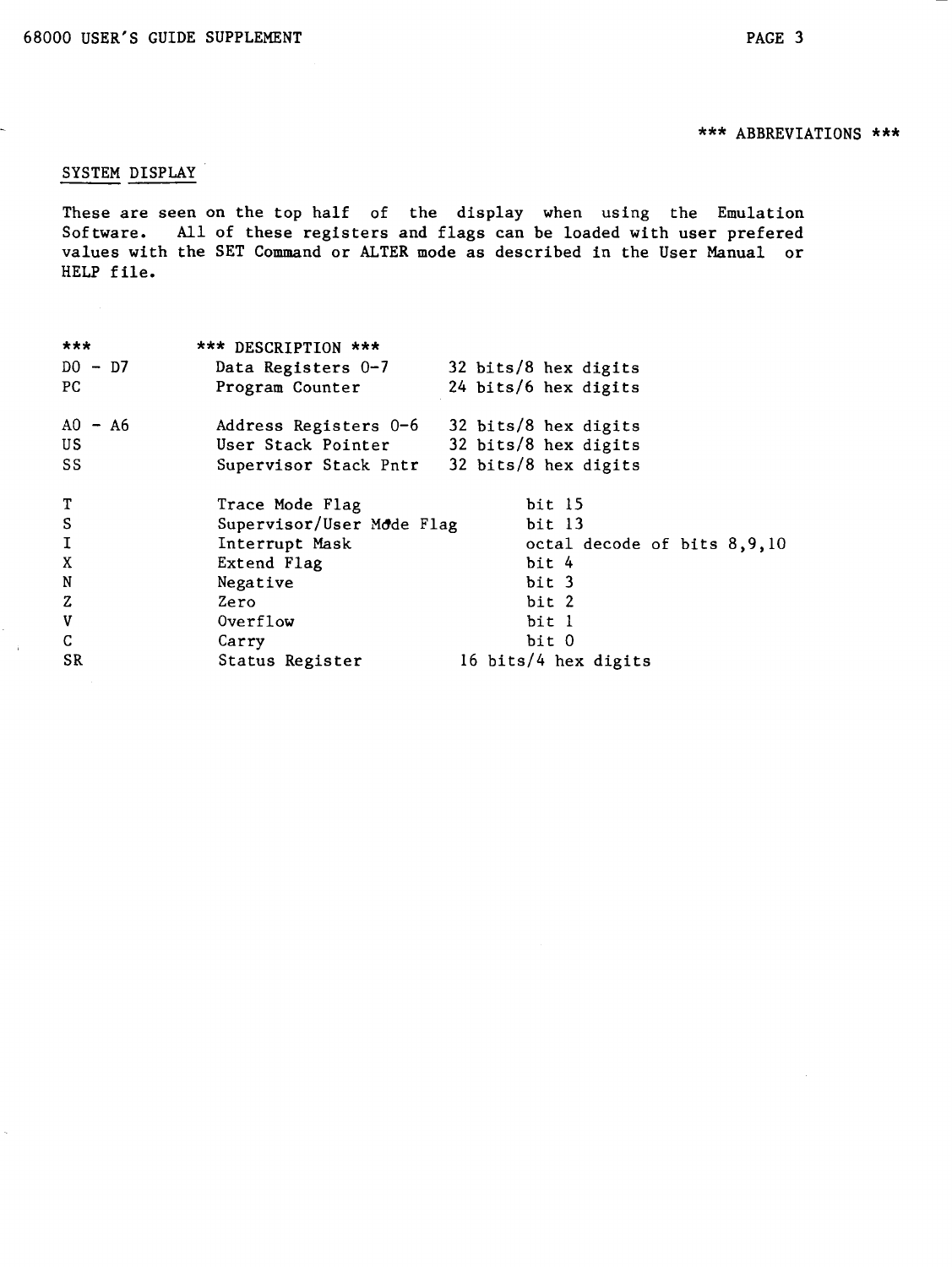TRACE DISPLAY Note: Low=O High=l Don't Care=X "1" and "0" refer to ELECTRICAL, NOT logical levels; though for ECL-32ll functions logical and electrical coincide. These are seen when examining the Trace. \*\*\* **\*\*\*** DESCRIPTION **\*\*\***  F Function Code; FCO, FC1, FC2 decoded C B BGACK-L; Bus Grant Acknowledge A B BG-L; Bus Grant G B R BR-L; Bus Request B BERR-L; Bus Error E • I Interrupt Priority; IPLO-L,IPLl-L,IPL2-L decoded P v VMA-L; Valid Memory Address M V VPA-L; Valid Peripheral Address P U UDS-L; Upper Data Strobe D E Enable L LDS-L; Lower Data Strobe D R RESET-L S H HALT-L L R R/W-L; Read/Write W I Instruction Fetch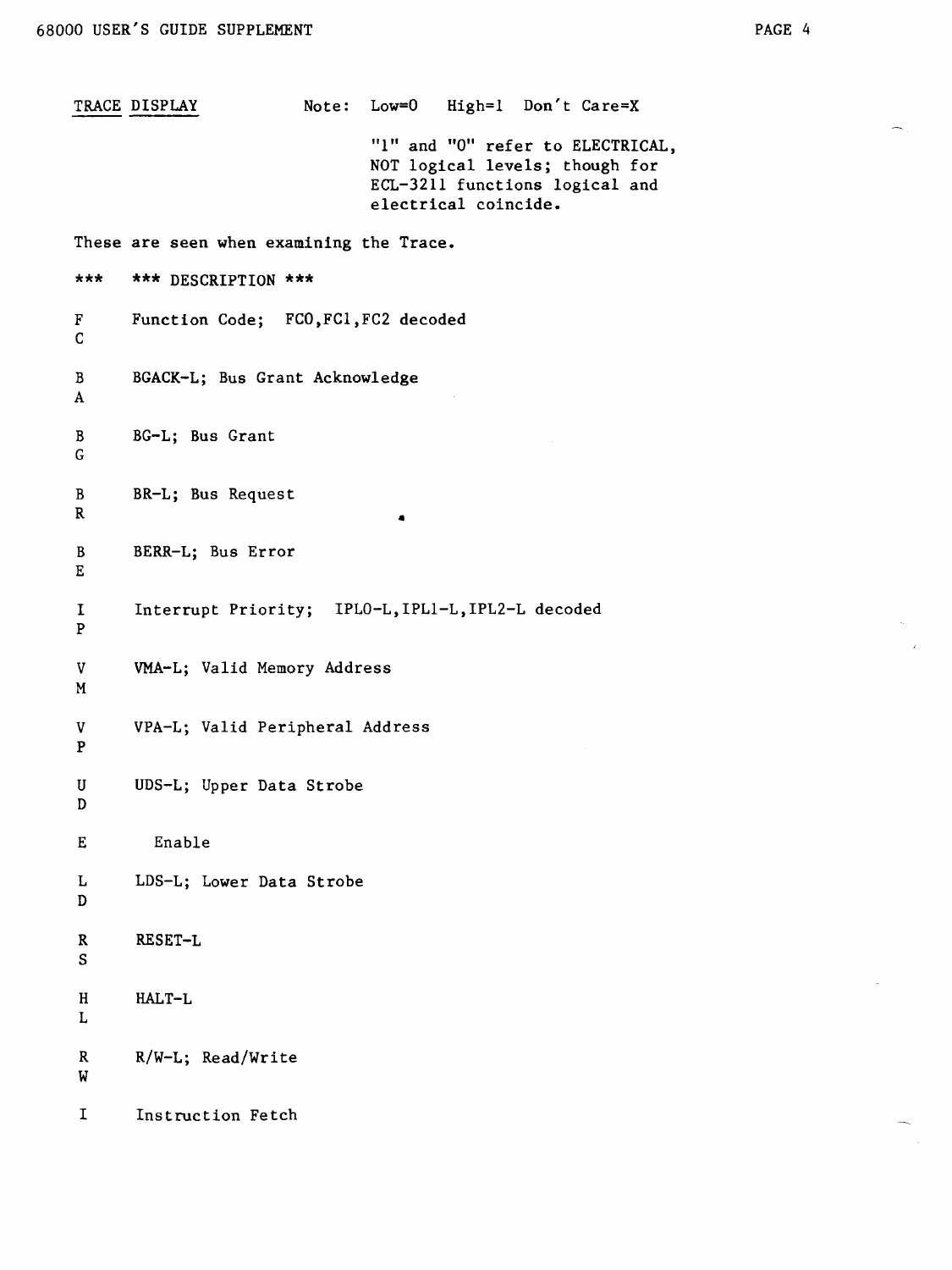BREAKPOINT DISPLAY Note: Low=0 High=1 Don't care=X These are seen when examining or setting Breakpoints.  $E0-E7$ SWI SW2 SW3 SW4 INS ROM COl C02 ADDR DATA E FCO FCI F<sub>C2</sub> HALT RESET LDS VMA VPA RW IPLO IPLI IPL2 BGACK BG BR BERR PH Pod External Input 0-7 Logical Switch 1 External Trigger 1 Logical Switch 2 External Trigger 2 Logical Switch 3 Logical Switch 4 Instruction Fetch; this is a signal generated by the Emulator. A "1" indicates the fetch of the first byte/word of an Op Code as a Breakpoint Condition. ROM access; "1" means trigger on a read from an address designated as ROM. Counter 1 expired  $O(CO1=0)$ Counter 2 expired (C02=0) Address Bus; 24 bits (UDS is AO) Data Bus; 16 bits Enable (output) Function Code 0 Function Code 1 Function Code 2 HALT-L RESET-L Lower Data Strobe-L Valid Memory Address-L Valid Peripheral Address-L Read/Write-L Interrupt Priority Level O-L Interrupt Priority Level l-L Interrupt Priority Level 2-L Bus Grant Acknowledge-L Bus Grant-L Bus Request-L Bus Error-L Phantom Status; JUMP or CALL Note: this is a Breakpoint Action rather than a Breakpoint Condition.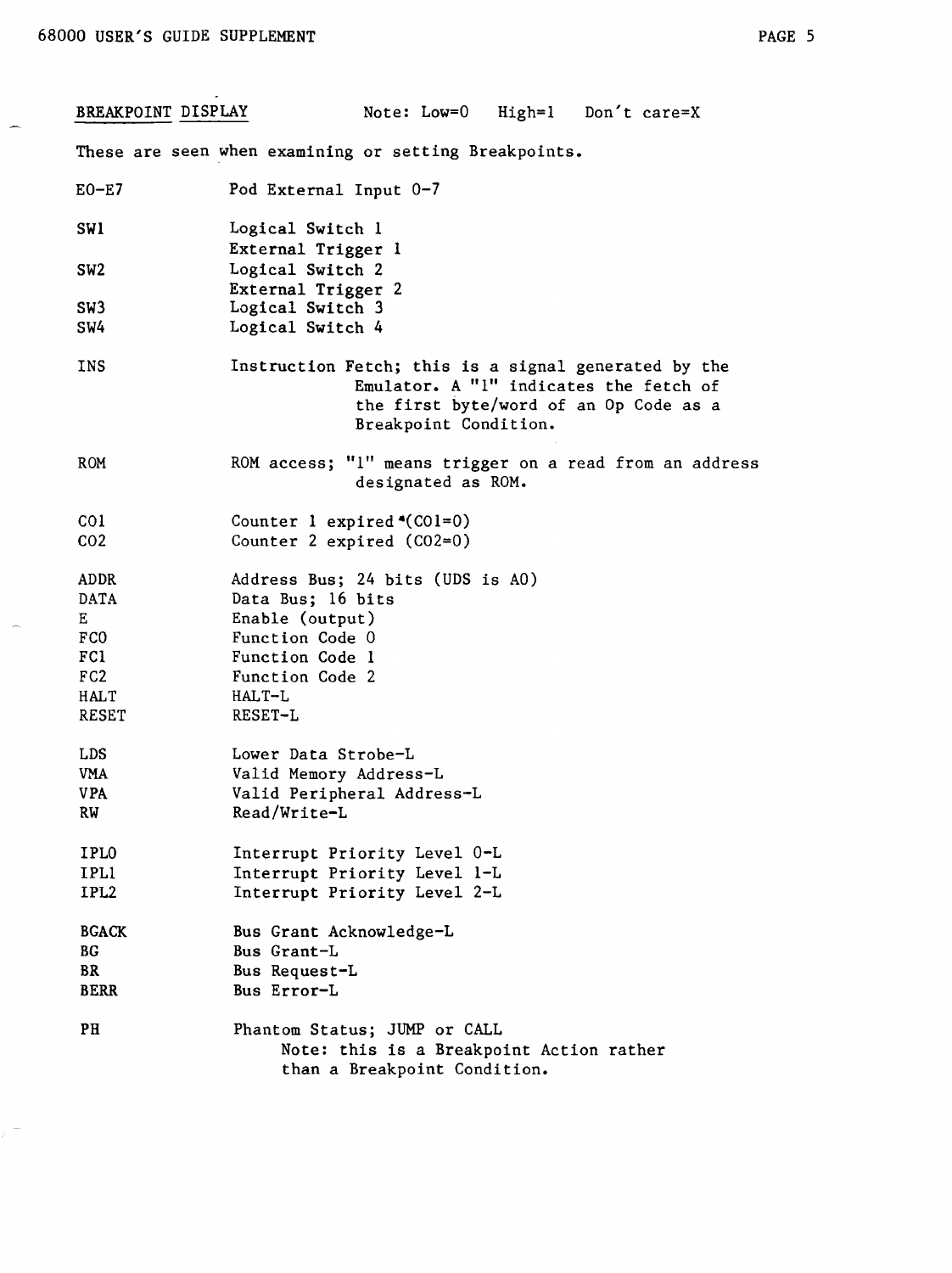\*\*\* UNIQUE FEATURES \*\*\*

# L01200

The file name for the Emulation Software is L01200. It is accessed through the Operating System hosted by the ECL-3211's CPU.

# MAX FREQ

The maximum specified frequency of operation without WAIT states in Maps 1-4 or Target memory is 8 MHz for the 8 MHz 68000 and 10 MHz for the 10 MHz 68000. (Map 0 must be off.)

For operation in Map 0 without WAIT states, the maximum frequency is 6 MHz for both 8 MHz and 10 MHz 68000 Pods.

Both 8 MHz and 10 MHz 68000 Pods must be clocked at 4 MHz to use DEC Internal Memory. There will be WAIT states using this bank of memory.

Minimum operating frequency for both products is 4 MHz •

# RESET  $\bullet$

The ECL-3211's RESET command resets the 68000 Pod only, and does not reset the Target. A Reset generated by the Target or the User's program has effect during emulation only.

#### HALT

Whether internally or externally generated, a HALT condition must be serviced by the user. The 68000 Pod has no facility for terminating a HALT condition, and if Emulation mode is left while the 68000 Pod is in a HALT condition, all register settings will be lost.

#### NO TARGET

Not having the 68000 Pod deployed in a target will not affect the operation of the Emulator in any way, assuming the user does not try to access resources in the Target.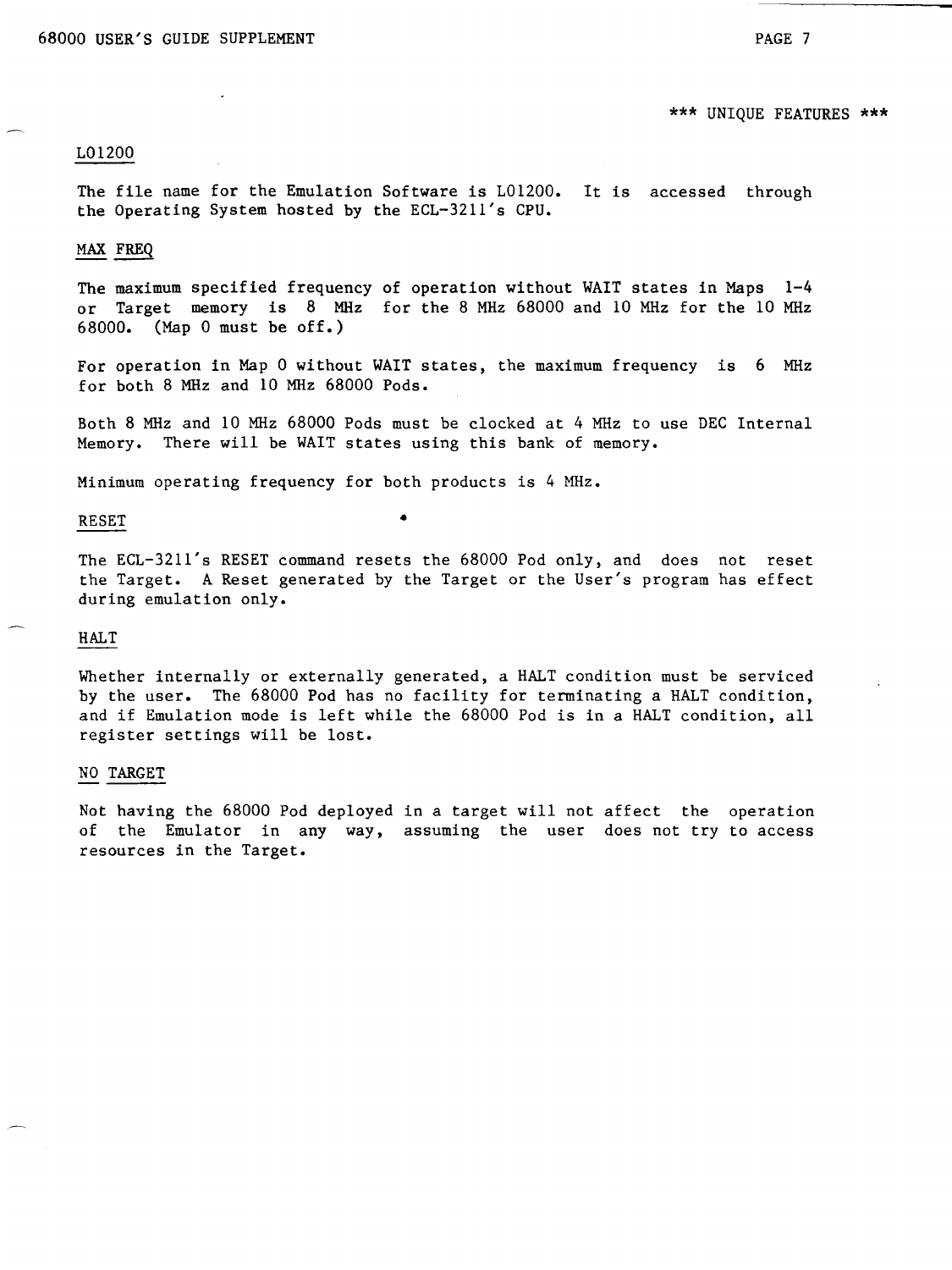)

# TRACE DATA CAPTURE

If the Trace has been turned on, it takes a "snapshot" of conditions during each Machine Cycle when the conditions are valid. For example, the Data bus is sampled when it contains valid Data. Address information is sampled when there is a valid Address on the bus. Control signals are sampled at the same time as the Data unless they must be sampled at a different point in the Machine Cycle. (The Trace is turned on by defining a Breakpoint with conditions that will be met and an Action statement including Set Trace, as described in the User's Guide and HELP file.)

Instructions are disassembled in the Trace as they appeared on the Data bus when they were fetched.

In the event that a Branch or Jump instruction is executed, the word that was Prefetched will appear in the Trace. If the word is a complete instruction, it will be disassembled. If the word is the first word of a multi-word instruction, the Trace Incomplete notation, "--T.I.--", will appear.

Note that the External Inputs are not sampled simultaneously in a Machine<br>Cycle. External Inputs 0-3 are sampled during the valid address time of a External Inputs  $0-3$  are sampled during the valid address time of a Machine Cycle and External Inputs  $4-7$  are sampled during valid data time.

# BREAKPOINT ACTION

Defined Breakpoint conditions are tested and resolved at the end of the Machine Cycle. Any Breakpoint Actions for a Breakpoint with conditions that have been met in a Machine Cycle commence at the completion of that Machine Cycle. For the action of SET TRACE (ST), the Trace will not start to record activity until the next instruction fetch.

#### --E.C.--

In the Trace Buffer under the column titled "Instruction", there will be entries titled "--E.C.--". "EC" stands for Emulation Cycle and represents cycles used to purge the 68000's instruction pipeline when control is transfered back to the Emulator. This appears in the Trace Buffer when emulation is stopped due to user action from the keyboard, or when a valid and active Breakpoint has as a defined action a Pause or a Halt. It does not affect the timing of a program in any way.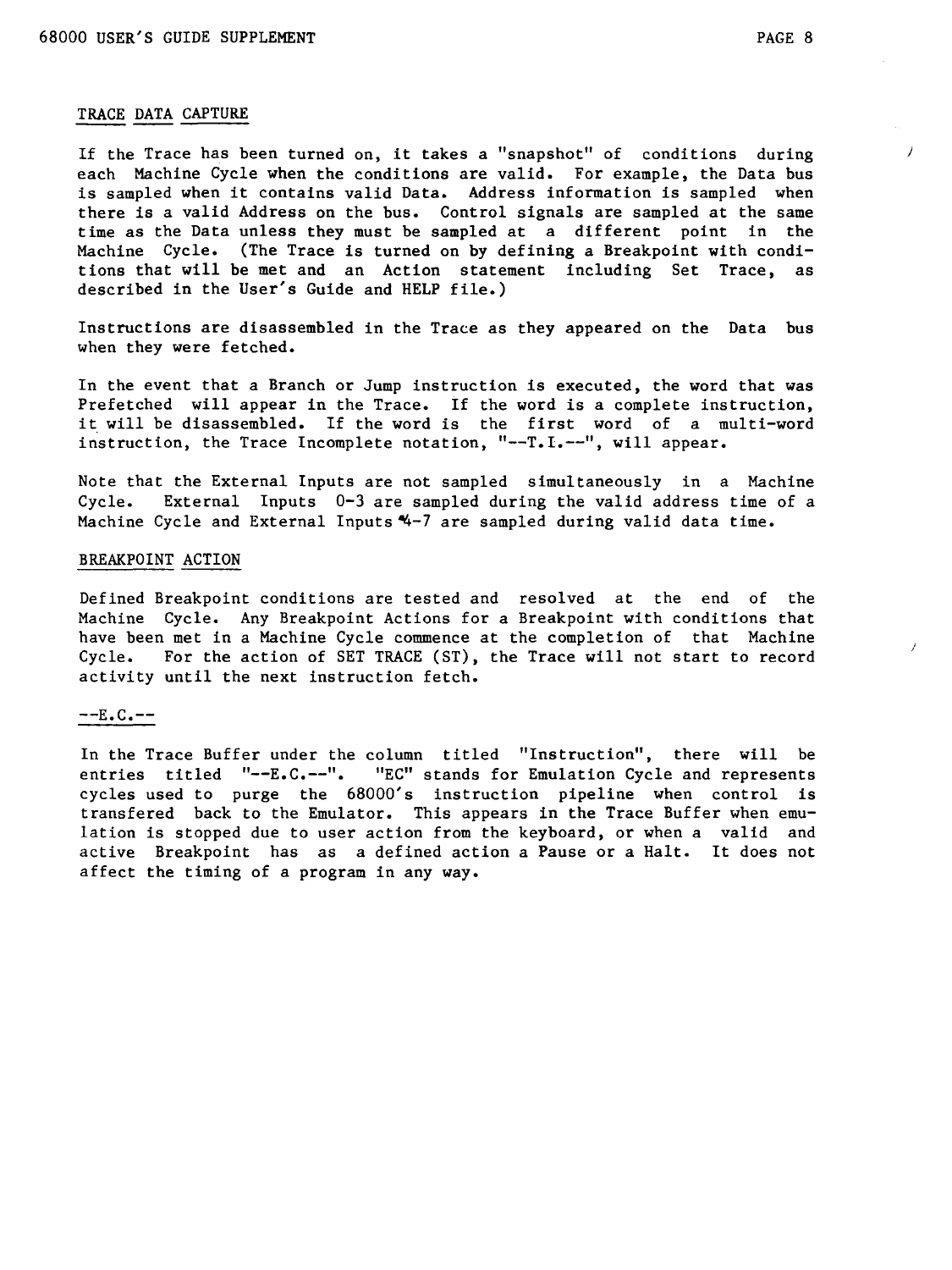# CLOCK

The Emulator provides two sources (Emulator and Target) and three different modes of providing a clock signal to the 68000 Pod; External, Internal, Internal source with external drive (Internal Drive). Both modes of Internal clock have a guarantee for 100 Kilohertz resolution.

 $---$  External  $---$ 

External Clock is the mode in which the Target Circuit (the circuit the Pod is deployed in) provides the clock. Since it is buffered in the Pod with TTL logic, the clock signal must be TTL driven or equivalent. Do not clock the Pod with a Crystal/RC Network circuit.

Type "FREQ EXT" to select this mode.

 $---$  Internal  $---$ 

Internal Clock is the mode in which the 68000 Pod is clocked by the Emulator. No clocking signal is taken from or given to the Target. Pin IS (CLK) on the Pod's Target Cable Plug is electrically disconnected.

• Type "FREQ xxxx" to select the Internal Clock mode. "xxxx" is the value of the frequency in units of Kilohertz. There is no need to specify "Internal" at any point.

--- Internal Drive ---

Internal Drive is the mode in which the 68000 is receiving its clock from the Emulator (as in Internal) but the signal the Pod's 68000 is receiving is also connected to Pin IS (CLK) on the Target Cable Plug for use by the Target circuit. In this way, other components can be driven from the same clock that drives the Pod's 68000 and thus the entire Target Circuit can be provided with a software controllable clock.

Type "FREQ xxxx IND" to select Internal Drive mode. "xxxx" is the value of the frequency in units of Kilohertz.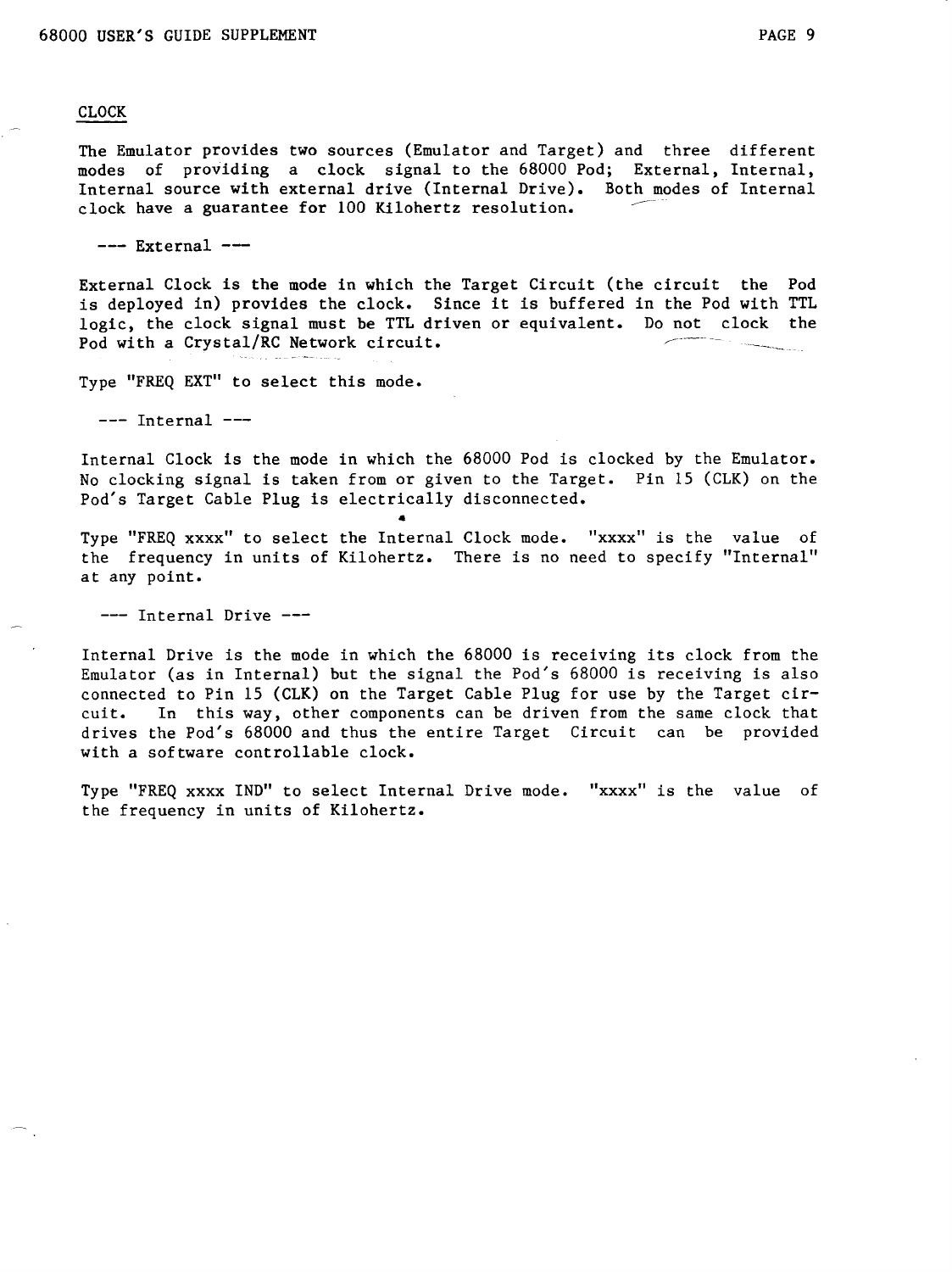#### SET COMMAND

Register values can be altered to user preferred values prior to emulation when in Command mode. The format used is described in the User's Manual or the HELP file. The abbreviations used to refer to the 68000's registers are<br>listed above in the section on Abbreviations under System Display. The listed above in the section on Abbreviations under System Display. Abbreviations on the screen representing the registers are basically those used to change the register's contents. Note that the ECL-3211 provides two ways of changing the contents of Registers or other parameters as discussed in the User's Guide: ALTER mode and the SET command. The later is discussed here.

To illustrate, consider the following examples:

a) Typing "SE DO=12345678" will change the contents of Data Register 0 to "12345678".

b) Typing "SE A0=12345678, A6=87654321" will change the contents of Address Register 0 to "12345678" and the contents of Address Register 6 to "87654321".

c) Typing "SE MEM 123=5555" will change the contents of Memory address 000123 to "5555".

d) Typing "SE MEM 1500=1111,2222,3333" will change the contents of Memory addresses 001500 to "1111", 001502 to "2222", 001504 to "3333".

e) Typing "SE MEM 0-7FE=AA" will change the contents of Memory addresses 00000000 through 0007FE inclusive with "OOAA".

f) Typing "SE MEM O-O=AA" will set only Memory address 000000.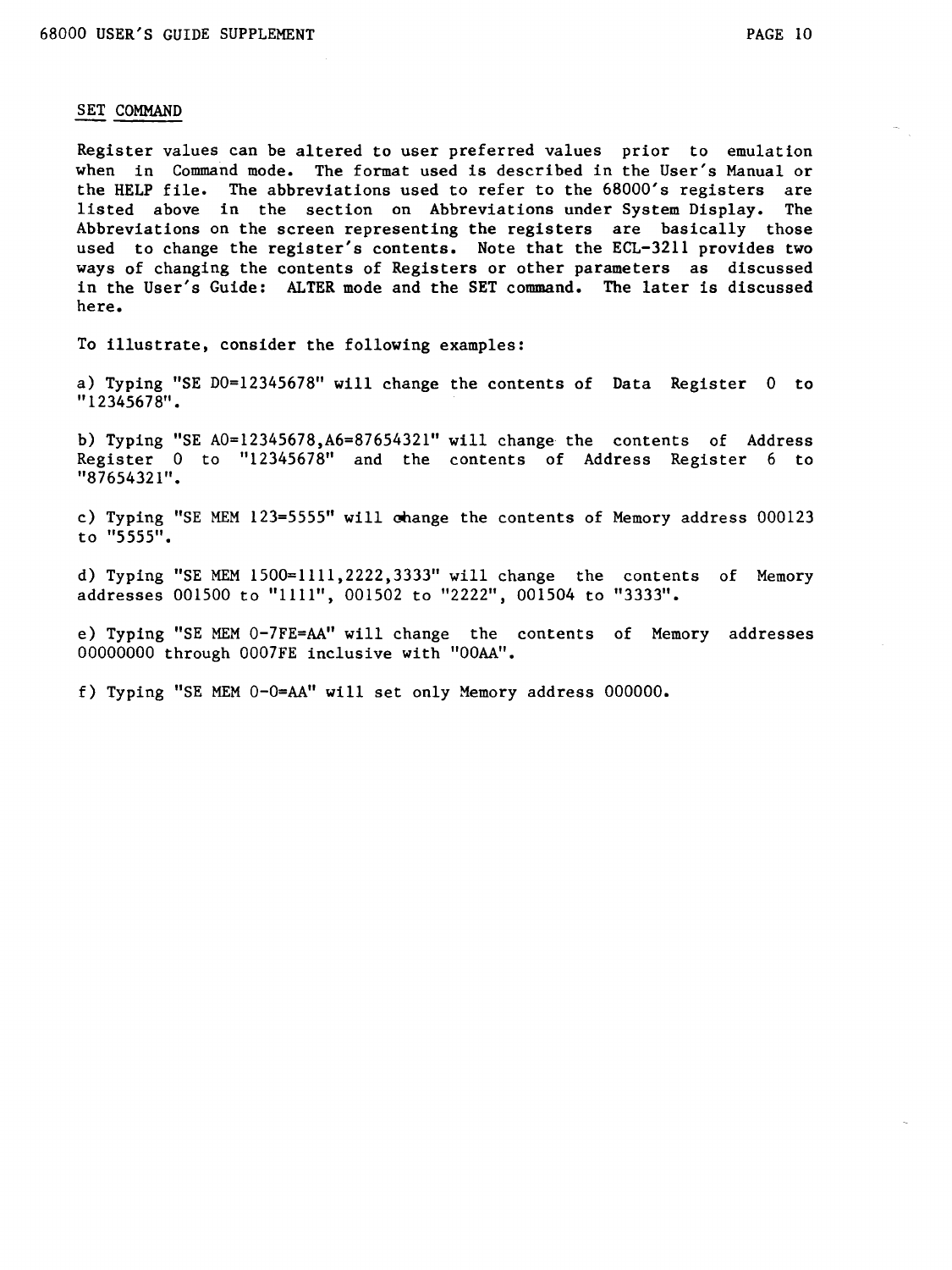### BYTE/WORD

The ECL-3211 has two modes of transfering data to and from a Target, BYTE or This is relevant when using the SET or LOAD commands to write values to addresses that are physically present in the Target. Data can be read or written to the Target in bytes or words to provide compatibility with the I/O components in the Target. To illustrate, a Target using 6800 family I/O components should use BYTE mode. A Target with I/O components that are designed for a 16 bit Data Bus should use WORD mode.

The existing mode is indicated in the Switch display on the line labeled "EXTERNAL FETCH/PUT". (To access the Switch display, type "SW" while in Command mode.) To select the mode of data transfers, type "WORDS" or "BYTES" when the Emulator is in Command mode. The HELP file sections can be accessed<br>by typing "HE WO" for Word mode, or "HE BY" for Byte mode. The default is by typing "HE WO" for Word mode, or "HE BY" for Byte mode. BYTE.

### PHANTOMS

To branch to a Phantom code segment when a defined set of Breakpoint conditions are met, a user must 1) define Phantom as being a Breakpoint Action for the defined conditions and 2) select the mode of Phantom. The 68000 Emulator offers the user a choice as to the mode of Phantom to be employed; JUMP or CALL.

The choice is implemented when the Emulator is in Command Mode. Type "BR n CALL" or "BR n JMP" as appropriate, where "n" is the number identifying which Breakpoint is being defined. To illustrate, type "BR 3 JMP" to select JUMP mode for a Phantom defined in Breakpoint 3. Remember that to take a Phantom, a user must specify a Phantom as a Breakpoint Action.

The choice of CALL for one Breakpoint does not prevent a user from selecting JUMP for a different Breakpoint.

For a Phantom CALL, 1) the value of 6 should be subtracted from the the value pointed to by the Stack Pointer to adjust the stored PC to return to the address where the Phantom was inserted 2) the user code should be terminated with an RTS instruction. To illustrate, below is an example of the last To illustrate, below is an example of the last instructions of a Phantom:

| SUBQ.L $#6$ , (SP) | /5D97 |
|--------------------|-------|
| <b>RTS</b>         | /4E75 |
|                    |       |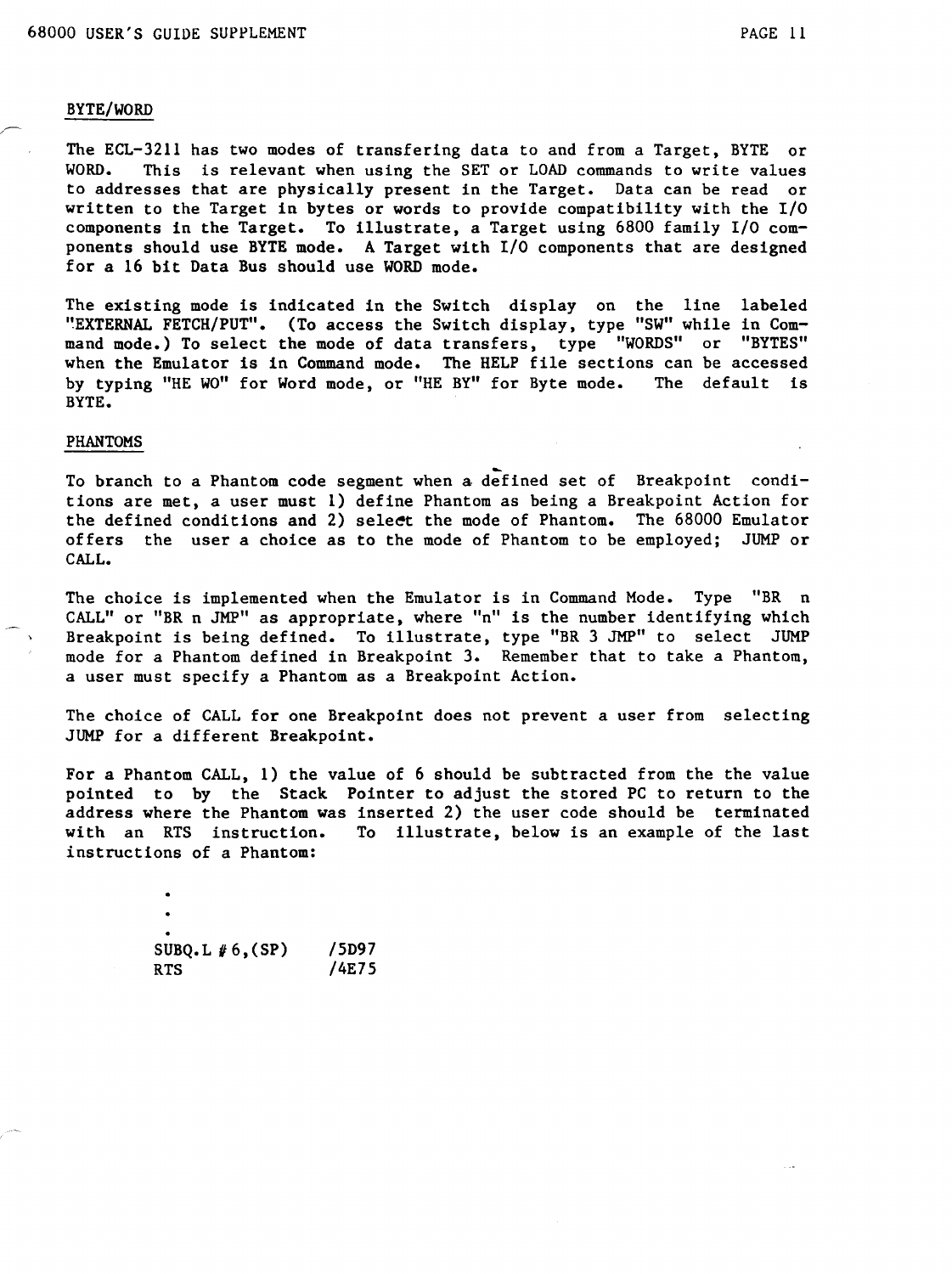)

)

# DTACK (Rev 4+)

This section is for User's with Rev. 4.00 or later Emulation Software.

To ease product and software development, the 68000 Emulator offers three options for providing the 68000 with DTACK. There is also the option to choose the number of WAIT states (up to 14) the Emulator will delay its generation of DTACK to simulate memory banks of varying access times. Note that this feature is not available for Map O.

The DTACK signal the 68000 Pod receives can be sourced:

- 1) from the ECL-3211 alone
- 2) from the Target alone
- 3) from whichever DTACK is received later --the ECL-3211's or the Target's.

If the third option is selected, the 68000 Pod waits for both DTACKs to be present to create the effect that the one that is issued last is the one that is responded to by the 68000 Pod. This provides a margin of safety for "slow" RAM in the Target to prevent the premature termination of Read and Write operations. •

Note that any reference to External (Target) Memory will automatically use the Target's DTACK for the duration of those references. The user's DTACK selection will be preserved.

When sourcing DTACK from the Target, a 5 microsecond timer will always be present on every machine cycle. If the Target does not generate the DTACK, the Watchdog Timer will.

The DTACK configuration is found in the Switch display (accessed while the Emulator is in Command mode). Changes are made while in Command mode.

Type "DTA ECL" to select the ECL-3211 as the source of DTACK.

Type "DTA TAR" to select the Target as the source of DTACK.

Type "DTA TAR,ECL" or "DTA ECL,TAR" to select the later of the Target's or the Emulator's DTACK.

Type "WAIT ON" to enable the Emulator's delay of DTACK when referencing the Emulator's High Speed Memory. Type "WAIT OFF" to disable this feature. This feature is normally disabled.

To select the number WAIT states (up to 14) the ECL-3211 will delay its DTACK, use the syntax "WAIT XX=YY" where XX is the Map Number and YY is the number of desired WAIT states. Type "WAIT 1=14" to select a delay of 14 WAIT states in DTACK generation for any access to user defined Map 1. (Note that this is the maximum number of WAIT states possible.) Type "WAIT 3=2" to select a delay of 2 WAIT states for any access to user defined Map 3. Note that Map 0 will not support the selectable WAIT state feature.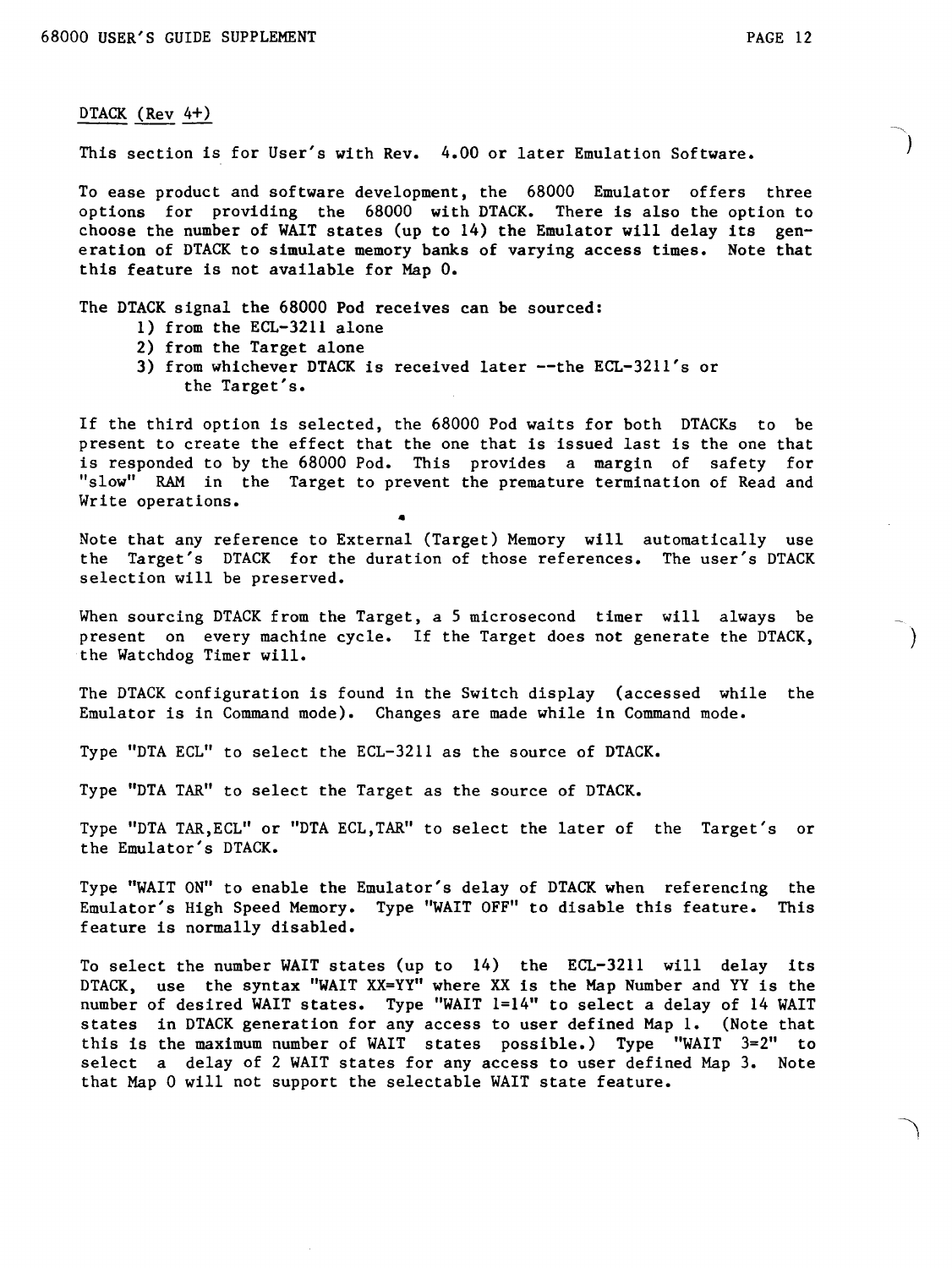$\bigcap$ 

# DTACK (Rev.  $1, 2,$  and 3)

) This section is for User's with Revisions l.xx, 2.xx, or 3.xx of the Emulation Software.

To ease product and software development, the 68000 Emulator offers three options for providing the 68000 Pod with DTACK. There is also the option to choose the number of WAIT states (up to  $14$ ) the Emulator will delay its generation of DTACK to simulate memory banks of varying access times. Note that this feature is not available for Map O.

The DTACK signal the 68000 receives can be sourced:

- 1) from the ECL-3211 alone
- 2) from the Target alone
- 3) from whichever DTACK is received later --the ECL-3211's or the Target's.

If the third option is selected, the 68000 Pod waits for both DTACKs to be present to create the effect that the one that is issued last is the one that is responded to by the 68000 Pod. This provides a margin of safety for "slow" RAM in the Target to prevent the premature termination of Read and Write operations. 4

Note that any reference to External (Target) Memory will automatically use the Target's DTACK for the duration of those references. The user's DTACK selection will be preserved.

When sourcing DTACK from the Target, a 5 microsecond timer will always be present on every machine cycle. If the Target does not generate the DTACK, the Watchdog Timer will.

The DTACK configuration is found in the Switch display (accessed while the Emulator is in Command mode). Changes are made while in Command mode.

| SW A | Enables Target DTACK                                 |  |
|------|------------------------------------------------------|--|
| SW B | Disables ECL-3211 DTACK, enables Target DTACK        |  |
| SW C | Enables ECL-3211 programmed WAIT states to permit    |  |
|      | simulation of banks of RAM with varying Access Times |  |

The allowed combinations of DTACK switch settings are:

|                | *** SWITCH *** |     | $\star\star\star$ DTACK $\star\star\star$    |
|----------------|----------------|-----|----------------------------------------------|
| A              |                |     |                                              |
| $\overline{0}$ | - 0 -          | - 0 | -- ECL only                                  |
|                | 0              |     | -- the later of ECL-3211 or Target           |
|                |                |     | -- Target only                               |
|                |                |     | $-$ the later of (ECL-3211 + WAIT) or Target |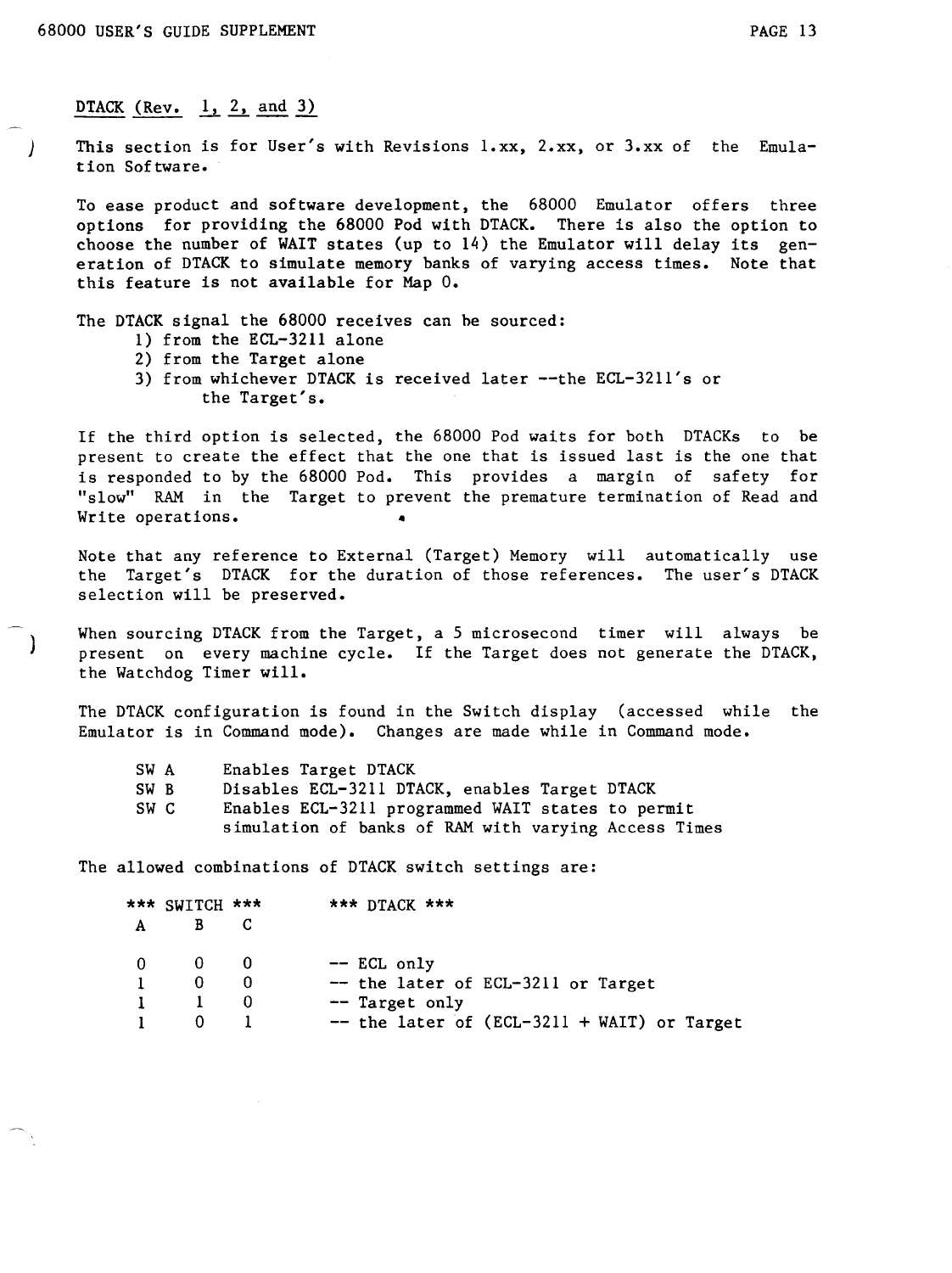To select the number of WAIT states (up to 14) the ECL-3211 will delay its DTACK, use the syntax "WAIT XX=YY" where XX is the Map Number and YY is the number of desired WAIT states. Type "WAIT 1=14" to select a delay of 14 WAIT states in DTACK generation for any access to user defined Map 1. (Note that this is the maximum number of WAIT states possible.) Type "WAIT 3=2" to select a delay of 2 WAIT states for any access to user defined Map 3. Note that Map 0 will not support the selectable WAIT state feature.

#### NOT EMULATING

When the Emulator is not in Emulation mode, a number of 68000 signals remain active. They are listed here:

| $AI - A23$    | $(pins 29-48, 50-52)$ |
|---------------|-----------------------|
| $R/W-L$       | (pin 9)               |
| $LDS-L$       | (pin 8)               |
| $UDS-L$       | (pin 7)               |
| $AS-L$        | (pin 6)               |
| FC0, FC1, FC2 | $(pins 26-28)$        |
| Е             | (pin 20)              |
| $BC-L$        | (pin 11)              |
| VMA-L         | (pin 19)              |
| VPA-L         | (pin 21)              |
| $BR-L$        | (pin 13)              |
| DTACK-L       | (pin 10)              |
| BGACK-L       | (pin 12)              |

CLK (pin 15) will be generated when not in Emulation mode if Internal Drive is selected as the Clocking mode.

DO-DI6 (pins 1-5, 54-64) will be Tri-Stated.

HALT-L (pin 17) and RESET-L (pin 18) will be open.

IPLO, IPLl, and IPL2 (pins 23-25) will be pulled High.

BERR-L (pin 22) will be pulled High.